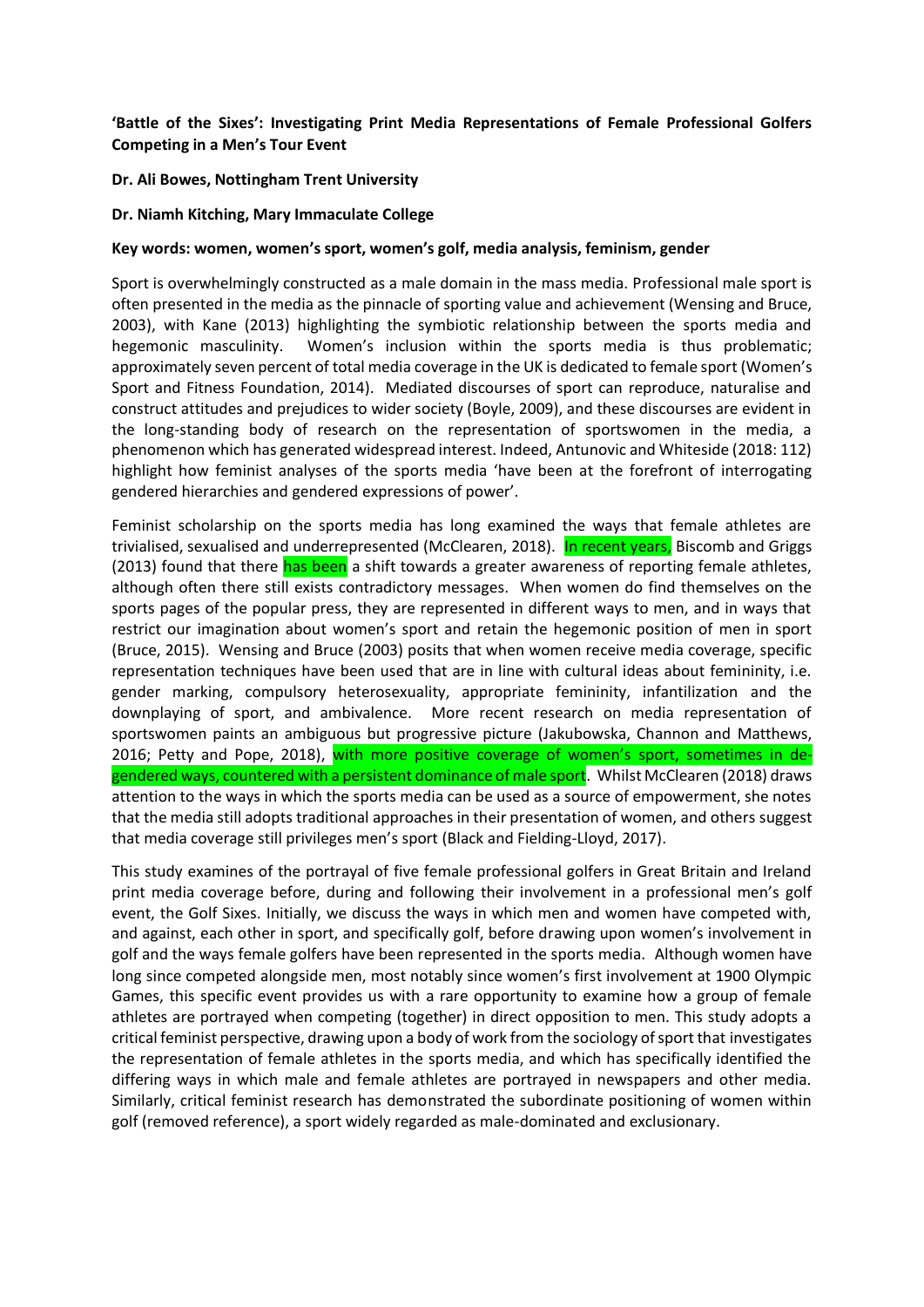### **The GolfSixes Event**

Golf Sixes was launched in 2017 by the Professional Golf Association (PGA) European Tour as a 'revolutionary and novel short form of the game' (European Tour, 2017). Unlike a traditional seventytwo-hole 4-day stroke play event, the event featured two-person teams from sixteen different nations, competing six hole match play. Following the success of the 2017 version, the European Tour invited four wildcard teams for the 2018 event, including five professional female players from the Ladies European Tour (LET) and Ladies Professional Golf Association (LPGA): Carlota Ciganda and Mel Reid (European women), Georgia Hall and Charley Hull (England women), and Catriona Matthew (2019 European Solheim Cup captain) combined with Thomas Bjorn (2018 European Ryder Cup captain) in a European Captains team. This move was significant, not only as it is the first time the European Tour have included women in a team golf event, but because the European Captains team became the first male and female professionals to play together in a competitive match play format event worldwide (European Tour, 2018). During the event, the men and women played off different tees on five of the six holes, with the differences in hole length varying from ten to fifty yards. The 2018 event was hailed a success by the organisers, with the number of spectators doubling to over 10000 from the previous year (GolfSixes, 2018). On the first day's play the England women opened their tournament with a 1- 1 draw with the England men and then beat the South African men 4-1, securing them enough points to advance to the following day. Following a loss (USA men) and a draw (Denmark men), the European women defeated Thailand men 3-1 and won a playoff against Denmark men to advance to Sunday's play. On the Sunday, both women's teams lost their quarter final matches 2-0, the European women to Australia men, and the England women to the Ireland men, who were the eventual winners.

# **Gender Segregation and Integration in Sport**

The introduction of female professionals into a men's professional golf event is significant because in most sports men and women compete in different categories, with men's sport often termed 'sport' and women's sport gender-marked as 'women's sport'. In this way, women's athletic participation is minimised through asymmetrical gender marking, with women marked as the 'other' (Halbert and Latimer, 1994). For Pfister and Bandy (2015), elite sport often involves comparisons of performances across gender categories, which identifies hierarchical performance differences between men and women thus reinforcing a strict gender binary. As Anderson (2008) highlights, men and women typically operate in separate spaces in the sporting world, a separation that is naturalised through the notion of physical difference, notably men's elevated aggression and athletic advantage over women. However, like the Golf Sixes in 2018, this has not stopped men and women from competing against each other. The most prominent example of this is the famous 'battle of the sexes' tennis match between Billie Jean King and Bobby Riggs in 1973, when King defeated Riggs in straight sets (Halbert and Latimer, 1994). More recently, the 'battle of the champions', a tennis match between Martina Navratilova and Jimmy Connors in 1993 bought similar discussions of men versus women in the sporting world to the fore.

The integration of women into men's PGA events has received both popular and academic attention (Billings et al., 2006; Billings, Angelini and Eastman, 2008), the latter highlighting the rising interest in the women's game going hand in hand with 'challenges to masculine hegemonic entrenchment in golf' (2008: 65). Babe Didrikson Zaharias and Shirley Spork were the first women to play against men on the PGA tour in 1938 and 1952 respectively. In 2003 Annika Sorenstam was invited to compete at the Bank of America Colonial Tournament, followed in the same year by Suzy Whaley, the first women in 58 years to qualify to play in a PGA tour event. Vijay Singh, a former world number 1, was quoted discussing Sorenstam's 2003 inclusion: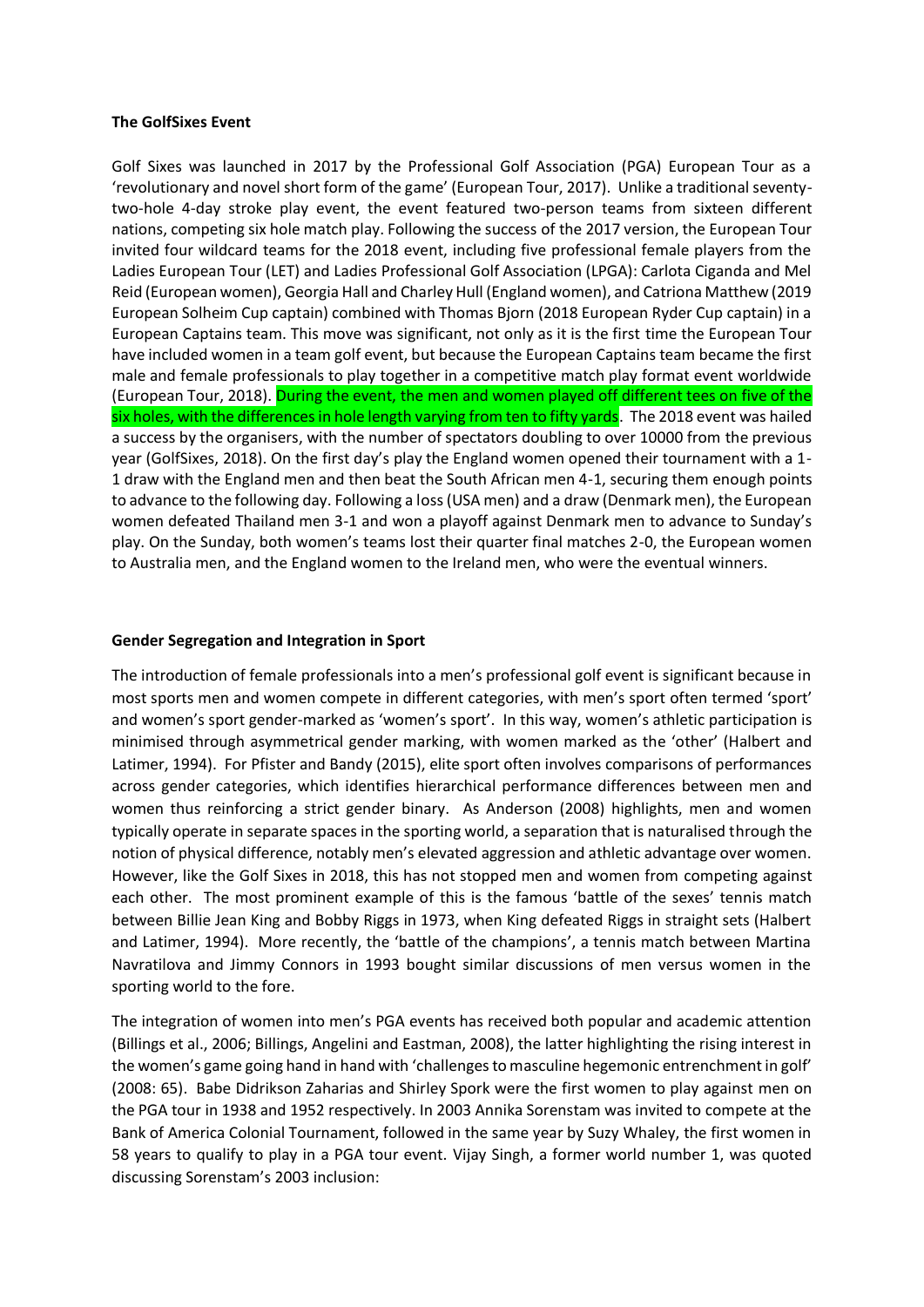'What is she going to prove by playing...She's the best woman golfer in the world and I want to emphasise 'woman'. We have our tour for men, and they have their tour…I hope she misses the cut…because she doesn't belong out here' (espn.com, 2003).

Michelle Wie has competed in eight men's PGA events since 2004, and is the only woman to make a cut in a men's stroke play event (the 2003 Hawaii Pearl Open) since Zaharias did so in 1945 (Billing, Angelini and Eastman, 2008). More recently, in July 2018 Brittany Lincicome became the sixth woman to play in a men's PGA event (Strege, 2018).

### **Women's Golf and the Sports Media**

McGinnis, Gentry and McQuillan (2008: 20) note that golf would seem an ideal sport for the embodiment of gender equity: 'nothing is inherent in the sport, except for the rituals, that should advantage men or require segregated play'. The basis of the sport as not consistent with typical notions of hegemonic masculinity. Despite this, historically, female golfers have struggled for equality in a golf culture that is 'widely regarded as male dominated and exclusionary' (removed reference). Reis and Correia (2013: 324) highlight that the sport has a 'cultural tradition of for-gentlemen-onlyclubs that has excluded women from clubhouses and from practising golf'. Despite women's involvement in the sport dating back to Mary Queen of Scots playing in 1567 (Concannon, 1995), women were not always welcomed on the fairways or in the clubhouses (George, 2010). Where they were excluded from full membership and playing rights, women were forced to form ladies' sections, initiated by the St. Andrews Ladies' Golf Club in 1867 (George, 2009), and subsequently women's golf developed independently from the men's game (removed reference), with the LPGA (Ladies Professional Golfers' Association) forming in 1950 and the LET (Ladies European Tour) in 1978. Nevertheless, scholars have highlighted several women that learned and played the sport, and subsequently excelled as golfers, challenging the male hegemony of the game (George, 2009; Rei s and Correia, 2013), with Zaharias notable in the early twentieth century.

As noted in the GolfSixes event, a signifier of the differences between the men and women's games is the allocation of tee boxes. Hundley (2004) highlights how golf courses typically offer three, four or five sets of tee boxes from which male golfers may elect to play their tee shot, 'in the golfing community…tee boxes are not merely related to skill level, they are also imbued with gender codes', with the most forward tee often referred to as the 'ladies' tee' (Hundley, 2004: 43). The fact that men have this freedom of choice can imply that men are always stronger, more skilled and more qualified than women, regardless of their golfing ability, and the unintended consequence of differing tee boxes marks and highlights women as different or 'other' (McGinnis et al., 2008)

Exclusionary practices continue to impact the modern game, where women still struggle for equality of access, participation, employment and decision making in golf. Crosset (1995), in his ethnographic research on the LPGA tour, highlighted women's status as outsiders within the world of golf. The latest golf participation figures indicate the low visibility of females in the game worldwide, with females typically comprising less than a fifth of all participants in Great Britain and Ireland (removed reference). (removed reference) found that trainee and qualified female PGA professionals have experienced discrimination both on and off the golf course; in the same study the low expectations of male members, employers and club committees compromised female professionals' career progression opportunities. Female golfers are widely perceived as inferior to their male counterparts, not only in terms of prize money, but in driving distance, which is frequently used to frame women as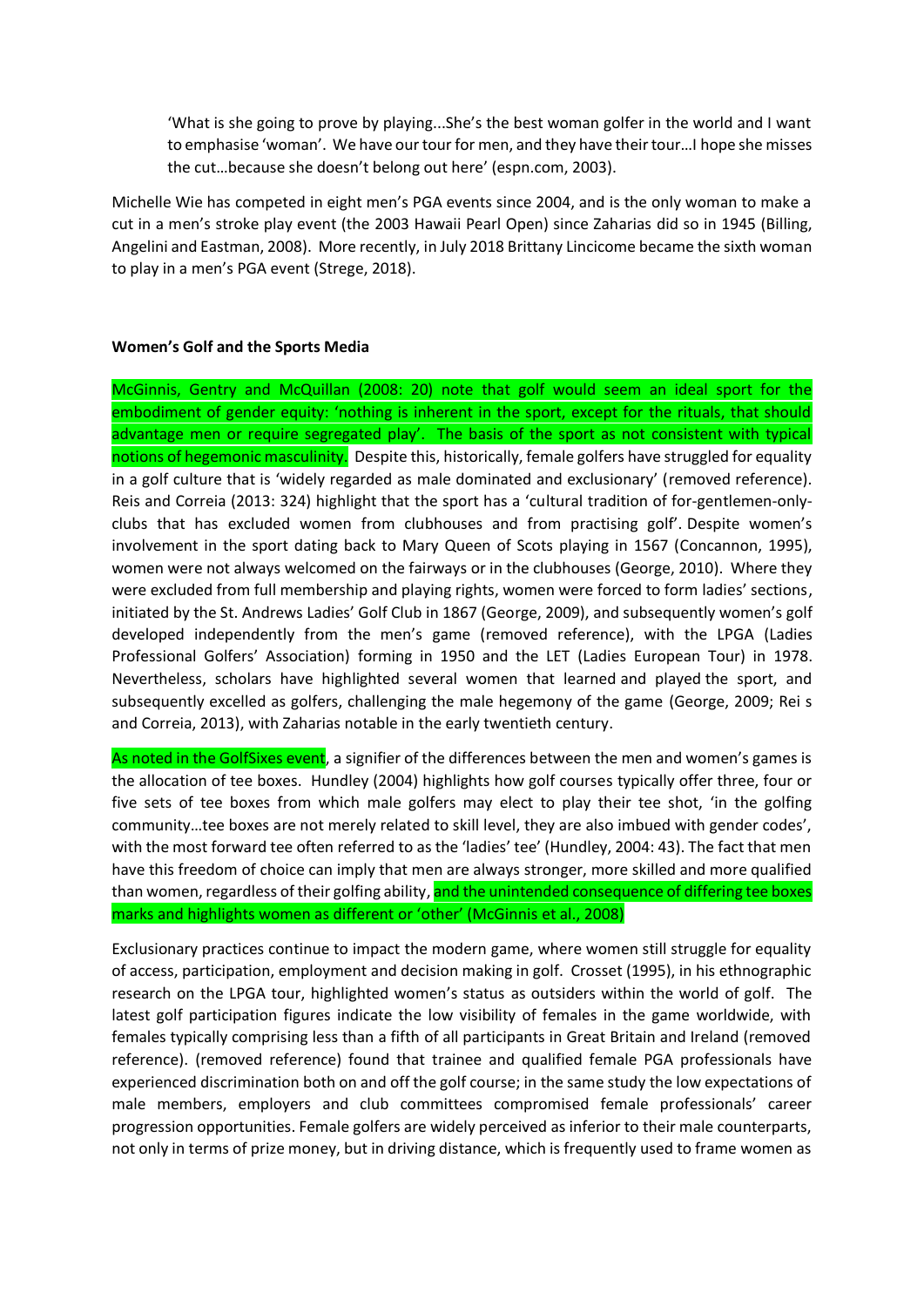less able golfers (McGinnis et al., 2005). For example, the leader in average driving distance for 2018 on the LPGA tour was Yani Tseng (275 yards), compared to Rory McIlroy (319 yards) on the PGA tour.

Whilst golf provides an avenue by which women can play professionally, more men have the opportunity to do so and when they do, they make more money than women: in 2018, the prize money available at the men's British Open was \$10.5 million, compared to \$3.25 million for the women's British Open. In 2018, whilst Francisco Molinari earnt £3,652,504 on the European Tour, the top earner on the LET (Georgia Hall) accumulated £456,110. This was only marginally more than the 75<sup>th</sup> ranked European Tour player, Ashley Chesters (£450,231), whilst finishing 75<sup>th</sup> on the LET earnt Kelsey Macdonald £14, 508.

Golf media has been shown to replicate the same exclusionary practices that are evidenced within the game. Although Billings, Angelini and Eastman (2008: 65) highlight that rising audience interest in women's golf brought about challenges to golfs 'masculine hegemonic entrenchment', both televised and print media coverage of golf have continue to offer representations that reinforce divisions of gender, class, disability and race (Billings et al, 2006; Billings, Angelini and Eastman, 2008). In examining over 200 hours of nationally televised PGA and LPGA golf across eight US television networks, Billings, Angelini and Eastman (2005) found a multitude of gender differences in on-air golf announcing, although they did conclude that golf commentary was distinctively different from other forms of sports commentary. They described how women golfers were more likely to be described in terms of why they succeeded or failed (with luck as a major factor), whereas men were more likely to be described in terms of their physicality or personality. Despite this, there was also evidence of females being characterised in some instances as winning because of strength, representing a challenge to the traditional depictions of women in the sports media.

An examination of hidden media biases surrounding Annika Sorenstam's involvement in the 2003 PGA Colonial Tournament showed that commentators were likely to highlight Sorenstam's emotions and outside pressures, but there were examples of non-gendered explanations of her successes too (such as failing due to a lack of finesse) (Billings et al., 2006). In both of these studies, despite moments of resistance to media norms, women golfers were still more likely to be depicted as succeeding because of their intelligence, composure, and luck, and failing because they lacked athletic ability, highlighting the gendered nature of their portrayal.

Two studies of golf magazines revealed how women were underrepresented and deemed inferior athletes and spectators of golf who lived conventionally feminine, hetero-normative lifestyles (Maas and Hasbrook, 2001; Apostolis and Giles, 2011). An examination of the portrayal of LPGA player Nancy Lopez during her final professional tournaments outlined how magazines represented her as a heterosexual, married mother, thereby perpetuating a model of family life and divisions of labour that benefits white men and subordinates' women (Douglas and Jamieson, 2006). These examples highlight how television and print media maintain and reproduce images which continues to 'other' women within golf cultures.

#### **Theoretical Perspective: Critical Feminism and Sport**

Taken together, the literature above highlights male dominance in sports/golf media, where the underrepresentation of females, particularly in golf settings can imply that their presence presents a challenge to the status quo. In Australia, Haig-Muir (1998; 2004) suggests that golf has been marked as a male preserve, where the social construction of golf is normatively male and the widespread gender marking of the sport is a strong force in maintaining and legitimating existing patriarchal practices and hierarchies. This privileging of men and men's activities can result in the homologous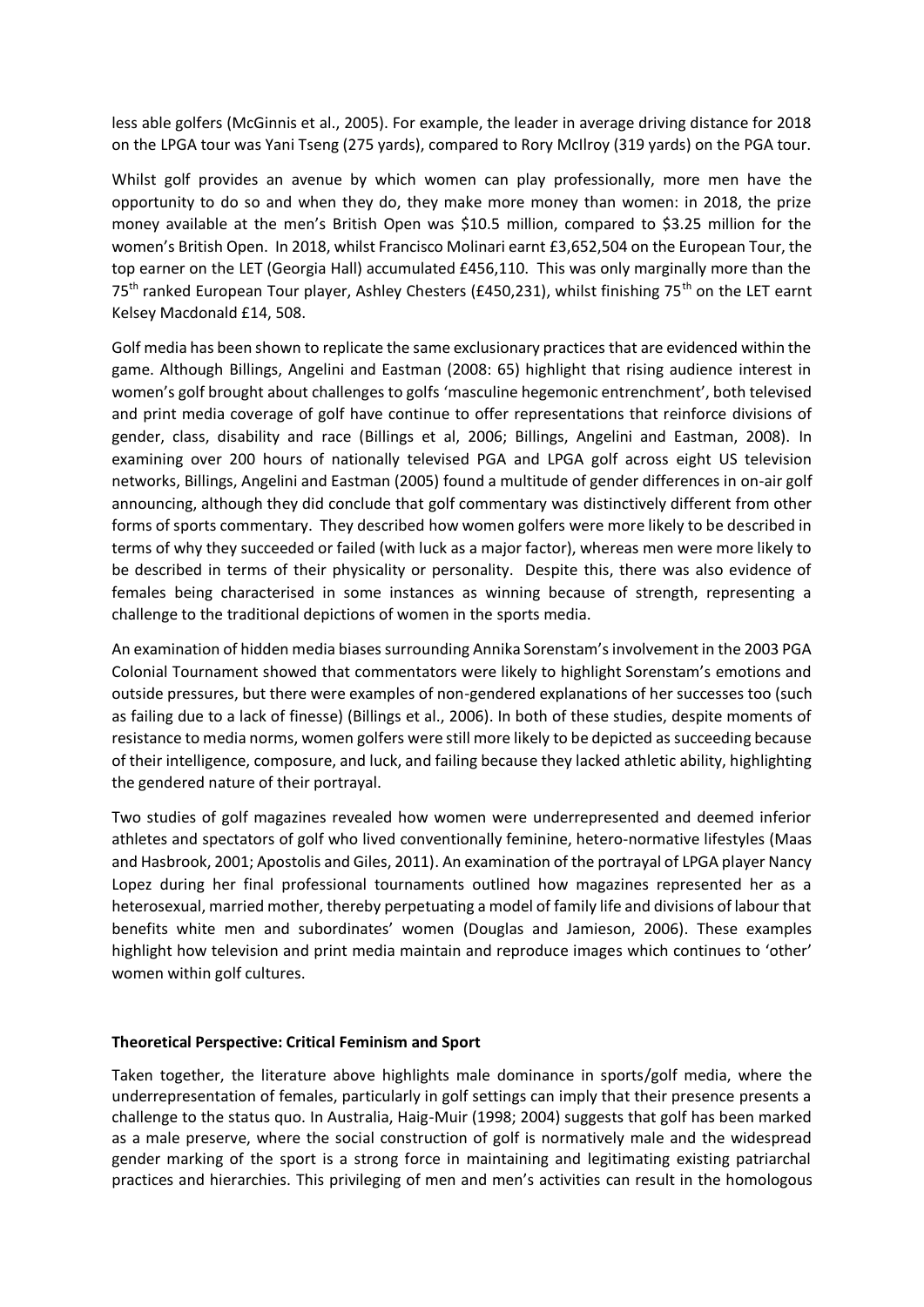reproduction of traditional gender roles and institutionalised practices where women are excluded, marginalised and perceived as less important. Taking into account this broad socio-historical and political context, a critical perspective is adopted in this study.

Often associated with interpretivism, critical perspectives are concerned with underlying social relations and historical problems of domination and inequality in the attempt to locate the thoughts and actions of individuals and groups in everyday life (Creswell, 2007). McDonald and Birrell (1999) recommend a 'critical sport analysis' perspective as a form of agency that opens up possibilities for the emergence of new actions and through which the oppression of minority participants and the normalisation of patriarchal power relations can be realised. Derived from critical theory, (critical) feminist perspectives begin with the assumption that gender is socially constructed and culturally defined to serve the needs and interests of powerful groups of society. Birrell (2000: 61) highlights that critical feminist analyses have focused on the reproduction of gender relations, valorization of male characteristics and evidence of male privilege through sport and sports media. In practice, feminists have drawn attention to the ways in which sport was made by men for men, with women's history in sport fractured and fragmented: 'women were accepted into the various sports cultures only slowly and reluctantly' (Pfister and Bandy, 2015: 224).

While there are examples of resistance and progressive change for women in sport (e.g. Cooky and Messner, 2018), Scraton and Flintoff (2013: 106) comment that 'questions of inequality remain on the agenda for gender and sport'. Equality of opportunity between the genders has been a central argument by feminists in their quest to gain resources for girls and women in sport, a perspective which has been accused of oversimplifying females' multiple and diversified femininities and dispositions (Scraton and Flintoff, 2002). While recent work on feminism and sports media has drawn attention to the multiple, complex and fragmented nature of feminisms (e.g. Caudwell, 2011; Bruce, 2015; Thorpe, Toffoletti and Bruce, 2017), this paper is framed by a critical feminism which considers the influence of power relations in sports/golf media, acknowledges the dominant (male) hegemonic discourse that is prevalent in golf and highlights how such a discourse sets the parameters of what is and what is not possible/acceptable for females. In the context of a male golf professional event then, this perspective acknowledges the event as a male activity, where women are positioned from the outset as the 'other'.

# **Methodology**

As mentioned earlier, online and print media analyses have featured significantly in qualitative research into women's golf (e.g. Haig-Muir, 1998; Mass and Hasbrook, 2001; Apostolis and Giles, 2011). Biscomb and Matheson (2017) describe how media analysis is an established area of sport sociology, with a large body of research centring on print media analysis of female athletes. This research represents an extension of this work, where the GolfSixes event provides a unique place to investigate how women golfers are represented in the media, and to also examine how, in this instance, women are framed when in opposition to men in professional sport.

#### *Data Collection and Analysis*

Data for this study was collected as part of a broader research project that encompassed other media forms connected to the Golf Sixes event (i.e. images, online and new media and television broadcasting). As the event ran over the weekend of the  $5<sup>th</sup>$  and  $6<sup>th</sup>$  of May, the data collection timeframe was from Thursday 3<sup>rd</sup> May to Wednesday 9<sup>th</sup> May 2018 inclusive. The online electronic news database Nexis was used to obtain full text reprints of newspaper articles. The data was collection using the United Kingdom (UK) and Ireland Publications Group file (including local, regional and national newspapers), and the keyword "GolfSixes". In total, 66 newspaper articles from twentynine news outlets were collected, including articles published in the top ten circulated newspapers in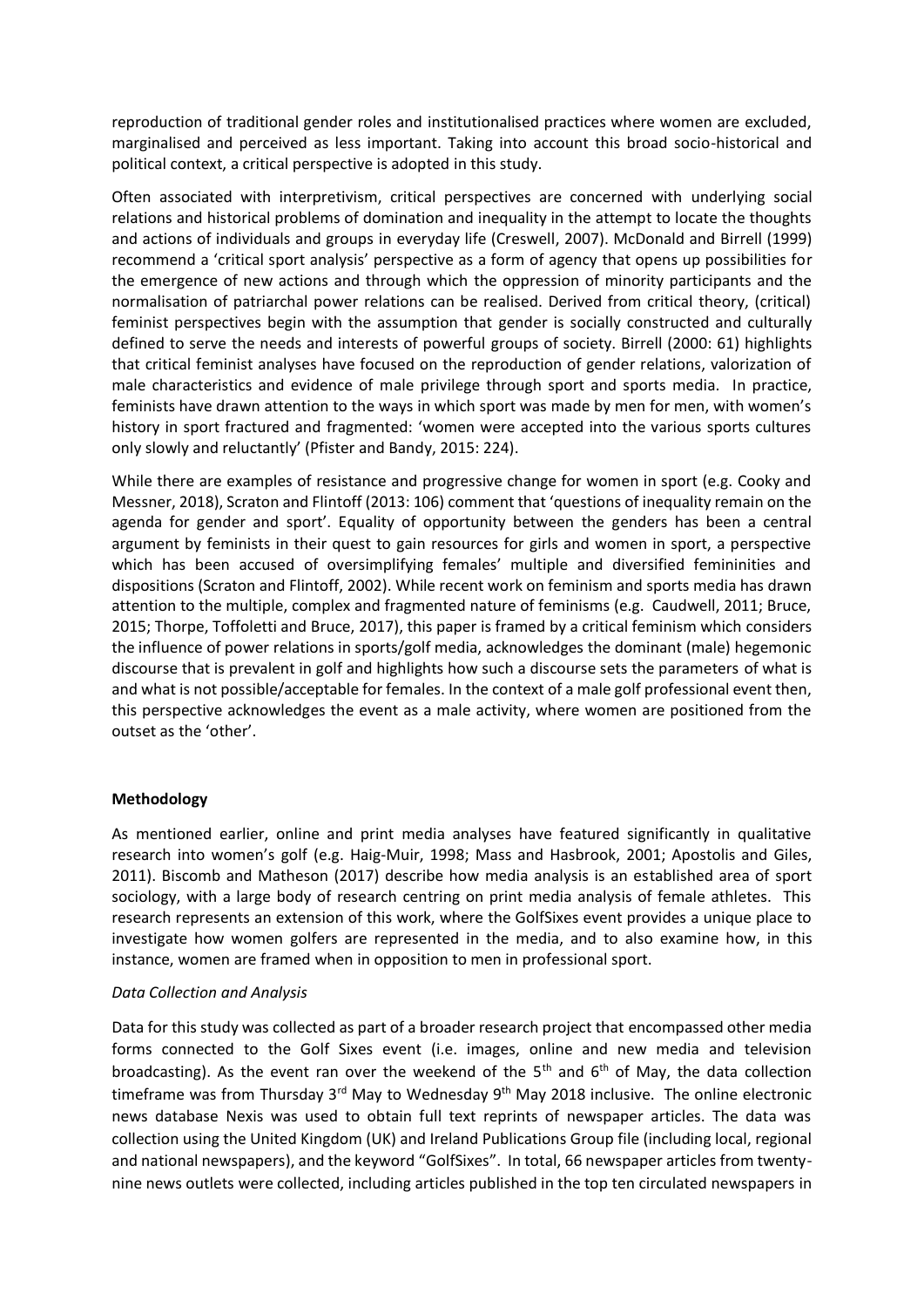the UK. Following an initial examination for duplicates and other anomalies these were reduced to 57 from 29 different news outlets including the Daily Mirror (Ireland and National editions), the Scotsman, the Press Association, the Sunday Times (London) and the Sunday Telegraph (London).

Braun and Clarke (2006) identify six phases of thematic analysis, including immersion, searching for and identifying themes, reviewing themes, defining and naming themes, and writing the report. Similar to Vincent et al (2010) and Black and Fielding-Lloyd (2017), the thematic analysis of each text was carefully managed by both researchers through a process of open and axial coding, over multiple stages. Stage one involved both researchers open coding the data set in isolation, following Cooky, Messner and Hextrum (2013). The researchers then immersed themselves in the data sets, reading the newspaper articles, online articles and watching the television coverage before the data set was initially analysed. In this stage, early themes were identified, framed by concepts from the initial research question, the literature and by thoughts stimulated from the data. Following this, the researchers independently reviewed the themes identified during open coding, searching for any patterns in the data set.

The next stage of the analysis involved a form of axial coding: the researchers combined to jointly analyse the identified open codes and early themes, again searching for significant patterns in the data set across both researcher's initial analyses. The final stage of the analysis involved the two researchers jointly analysing the key themes identified from the data set and initial analysis process. As Vincent et al (2010: 204) states constructing a methodology that draws upon multiple levels of coding and interpreting data according to well-developed theoretical frameworks results in a 'reliable research design with validated analyses'. Subsequently, themes were developed in light of the unique position of women competing with and against men in a professional sporting event. The major themes were identified as: women making headlines, a battle of the sexes, men under pressure/women with no expectation, successful women athletes, and women as advocates.

# **Results and Discussion**

#### *Women the Headline of the Event*

The most obvious theme in the data was the emphasis on women's involvement in the tournament. Of the fifty-seven (two did not have a headline) newspaper headlines that were analysed, twentyseven contained explicit references to the female players. These were evident across the entirety of the coverage, from pre-tournament coverage, during the event and after the conclusion of the tournament. In the pre-tournament coverage, the story of the inclusion of the female players dominated the headlines of the press coverage:

Women compete in PGA European Tour team event for first time at GolfSixes (Future News, *4 May*)

Following the women's teams' success on the Saturday, finishing second in their groups and advancing to the quarter finals, the women again featured strongly in the headlines of the print media:

Women's pairs prove point in GolfSixes (The Sunday Times, *6 May*)

Two female pairings qualify for GolfSixes knockout phase against men (The Telegraph, *6 May*)

Even following the conclusion of the event, in which both female teams were knocked out of the tournament at the quarter final stage, the women still featured in some media headlines:

Inclusion of women in GolfSixes a masterstroke (The Scotsman, *7 May*)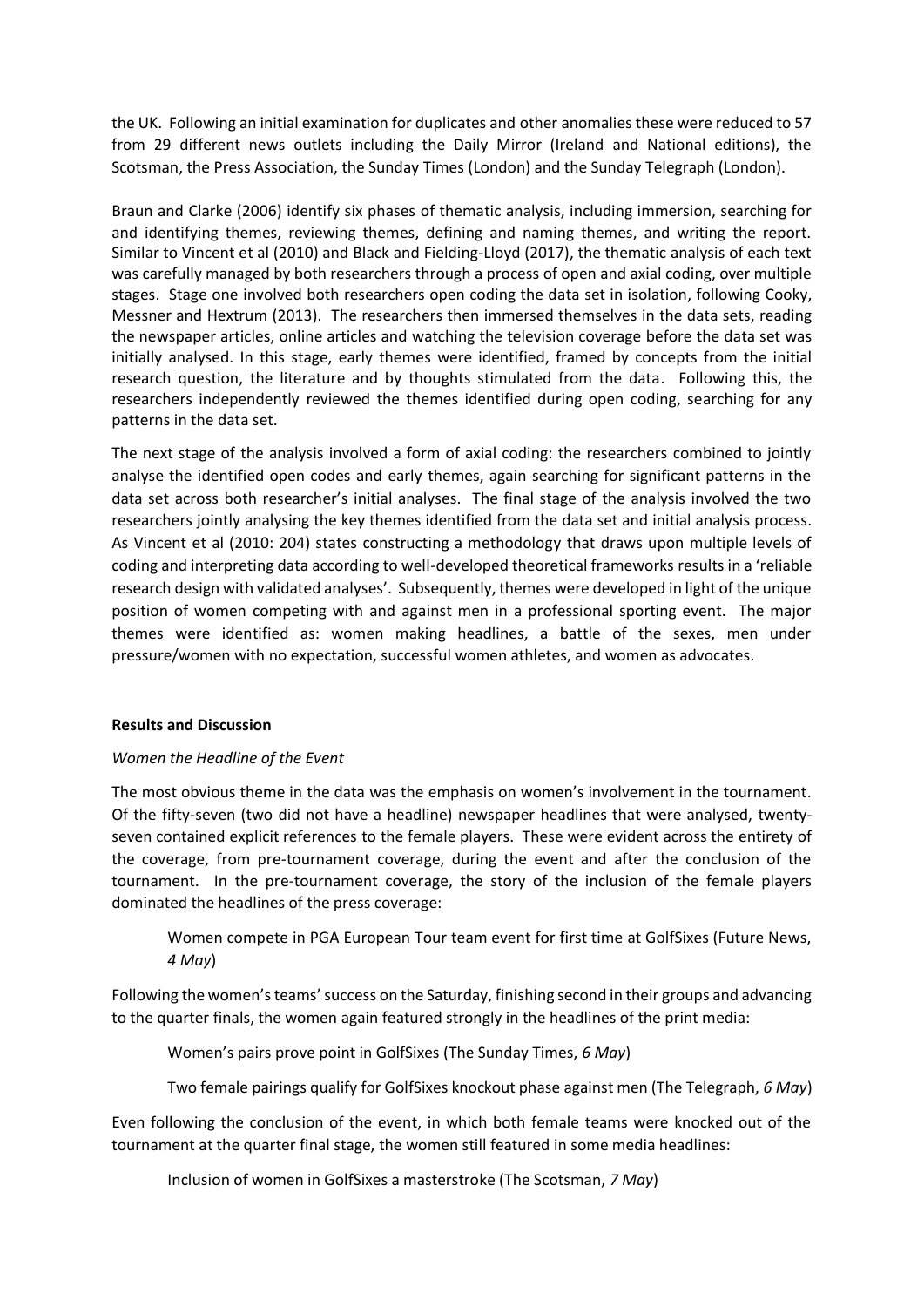Although it is clear women were the headline story of the event, what is evident here in the headline coverage was a 'women against men' sentiment. Although marking a shift away from the invisibility of women in the sports media, the headlines also centred specifically on the intrusion of women into the male space of the men's professional golf tournament, as evidenced most explicitly here:

Women aim to beat men at own game in GolfSixes (The Times, *5 May*)

The terming of the sport as the 'men's own game' highlights women's historical subordinate position within golf, while the female players' involvement is strictly gender marked. Comparable to Biscomb and Matheson's (2017) findings, the strategy of using women as a prefix is evident here and indicative of the wider presentation of women in sport in the media. Subsequently, we can see here the importance of gender in the framing and reporting of the athletes, and their inclusion in the headlines as perhaps indicative of the uniqueness of their inclusion in a men's tour event, rather than an explicit acceptance of female athletes in the male golf sphere.

# *A Battle of the Sexes*

Whilst it appeared that the women were the significant story of the event, as noted, this was often framed as a 'women versus men/battle of the sexes'. This resonates with the coverage of the infamous tennis match between King and Riggs, which was presented in the same way (Halbert and Latimer, 1994). This juxtaposition of men and women was a strong feature of the presentation of the event, as seen in some of the headlines already presented. However, the explicit phrasing of the 'battle of the sexes' featured strongly in the media coverage. Indeed, the use of the term the 'battle of the sexes' or 'battle of the *sixes*', a play on words using the title of the event, was evident in twenty two percent, or thirteen of fifty-nine, articles analysed.

In the pre-event newspaper coverage, the term battle of the sexes was used, and in this instance, gender as a framing device again became very important in the coverage of the event. This was evident in pre-tournament coverage, which was presented as a shift away from the norm with golf 'ripping up convention':

Golf has a reputation for Victorian thinking and arcane rules but it will rip up convention today when a battle of the sexes takes place at a club in Hertfordshire (The Times, *5 May*).

Again, this demonstrates women's historical yet perpetuating subordinate position within the golf sphere. This unusual occurrence was also presented as a much bigger event than a golf tournament, with the players were framed as 'playing for their gender' and not for themselves (or their teams) as professional golfers, signifying the importance of gender in the framing of, and reporting of, the event.

England's men up against it in battle of sexes…Matt Wallace and Eddie Pepperrell will be playing for their gender as well as their country tomorrow when the top women's golfers gatecrash the European Tour (The Express, *4 May*).

One news outlet even referred to the inclusion of women in the event, and the competition's women versus men sentiment, as the most significant event in golf at that time. This was deemed as more important than the PGA event featuring world's highest ranked male players:

While Rory and Tiger lead a parade of the world's top golfers at the Wells Fargo Championship in the United States, a contest of greater importance if not stature unfolds on the European Tour at St. Albans, where women line up against men (i-Independent, *5 May*).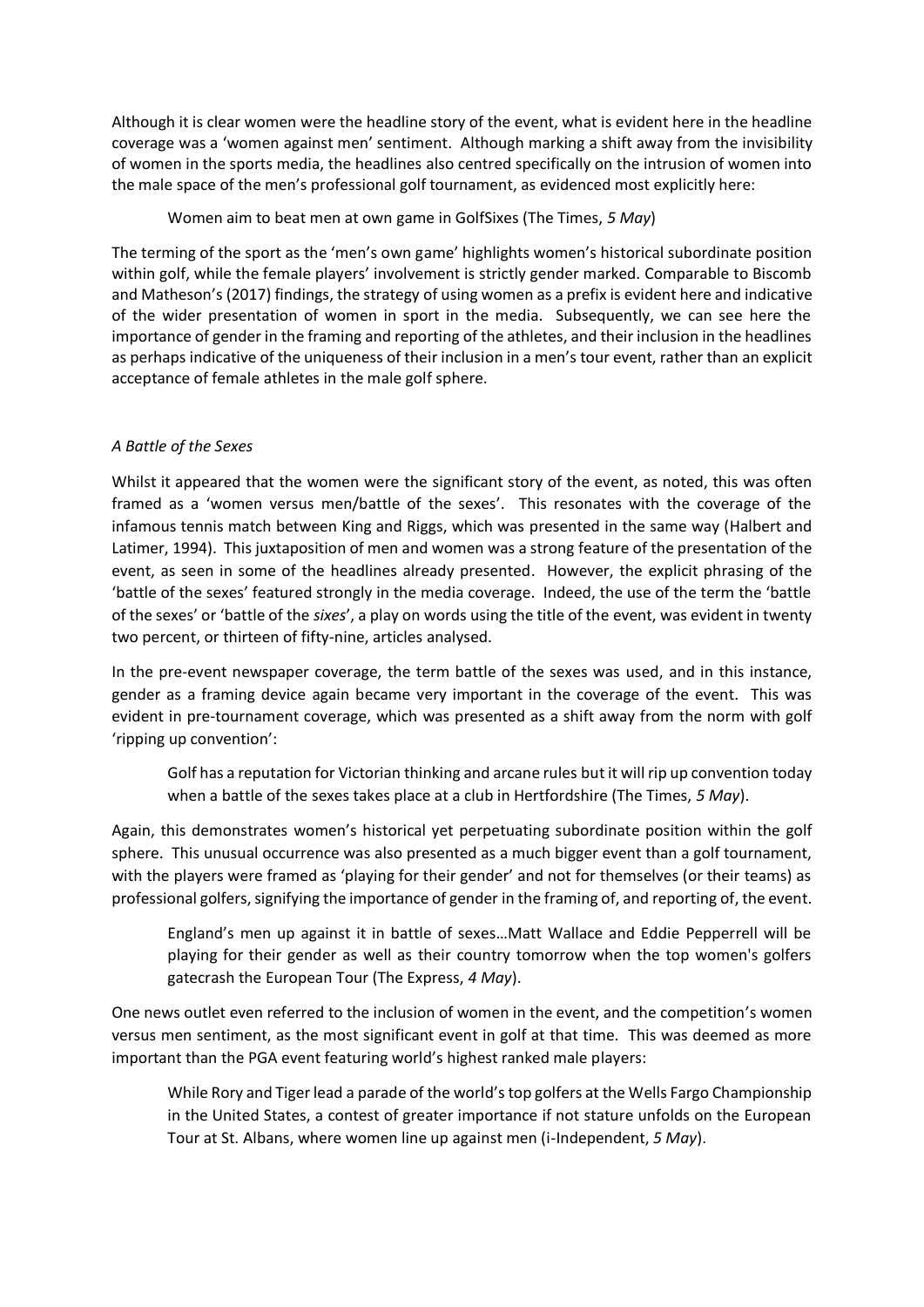Godoy-Pressland (2014) drew attention to the way that women can only succeed in sport if they achieve a male standard, a standard that was explicitly obvious in this event. In the above extracts, we see the positioning of men's golf as golf, and women's golf as the other. This is explicit with the identification of the 'world's top golfers' playing in the men's PGA tour event, whilst we see the female players identified as the 'top women's golfers'. This is also evident with the proposition that the women need help to compete. The Glasgow Herald suggested that the women would be a 'stern test' for the men, although the women would be playing off different tees, thereby diminishing and downplaying their abilities:

'on a course set up with different tees to provide a level-playing field' (The Glasgow Herald, *5 May*)

During the event, following the women's progression into the quarter-finals, much was made of the women in some way winning golf's version of the 'battle of the sexes', despite them finishing second in their groups:

If the second edition of GolfSixes was intended as a light-hearted 'Battle of the Sexes', there was only one winner (The Press Association, *5 May*).

While the prominence of the female players in the coverage is significant, and following from the first theme where women were presented in the headlines, it's important to draw attention to the nature of their inclusion. Despite only winning one match out of three, and finishing second in their groups, the women dominated the coverage of the event after the first day's play. This indicates that their inclusion is perhaps tokenistic, born out of the uniqueness of their involvement. Furthermore, the presentation of a binary classification of sex and gender serves to reinforce the socially constructed binary of men's sport and women's sport – which has proven unhelpful in realising the value of women's athletic achievements.

# *Men under pressure and women with no expectation*

While women were the headline story, much of this was reported from the position of the men's reactions to the event. A strong theme in the analysis was that the male players appeared under pressure in the build up to the event, threatened in the heat of the battle and, when defeated, humiliated after the matches (represented in seventeen of the fifty nine articles). Prior to the event, much was made of the press conference with Eddie Pepperell, who set the tone for the battle of the sexes with his comments, something for which he was quoted in eight of the fifty nine reports:

Eddie Pepperell claimed he would rather miss every cut this year than lose to the women in the weekend's GolfSixes tournament in St Albans...And Pepperell is concerned, even if he was smiling as he spoke yesterday. "I'm worried about the ladies, to be honest," he said (The Scottish Express, *5 May*).

His playing partner, Matt Wallace, had similar views, highlighting that defeat against female players would damage his career:

'Wallace said: "I'm massively excited to be involved but not massively excited to get smashed by the girls. I'm not sure how good it would be for my career and for Eddie's." (Daily Mirror, *5 May*).

" I'm not excited at the thought of getting beaten by the girls, which could definitely happen…If we lose, it's not going to be great for men's golf" (The Express, *4 May*).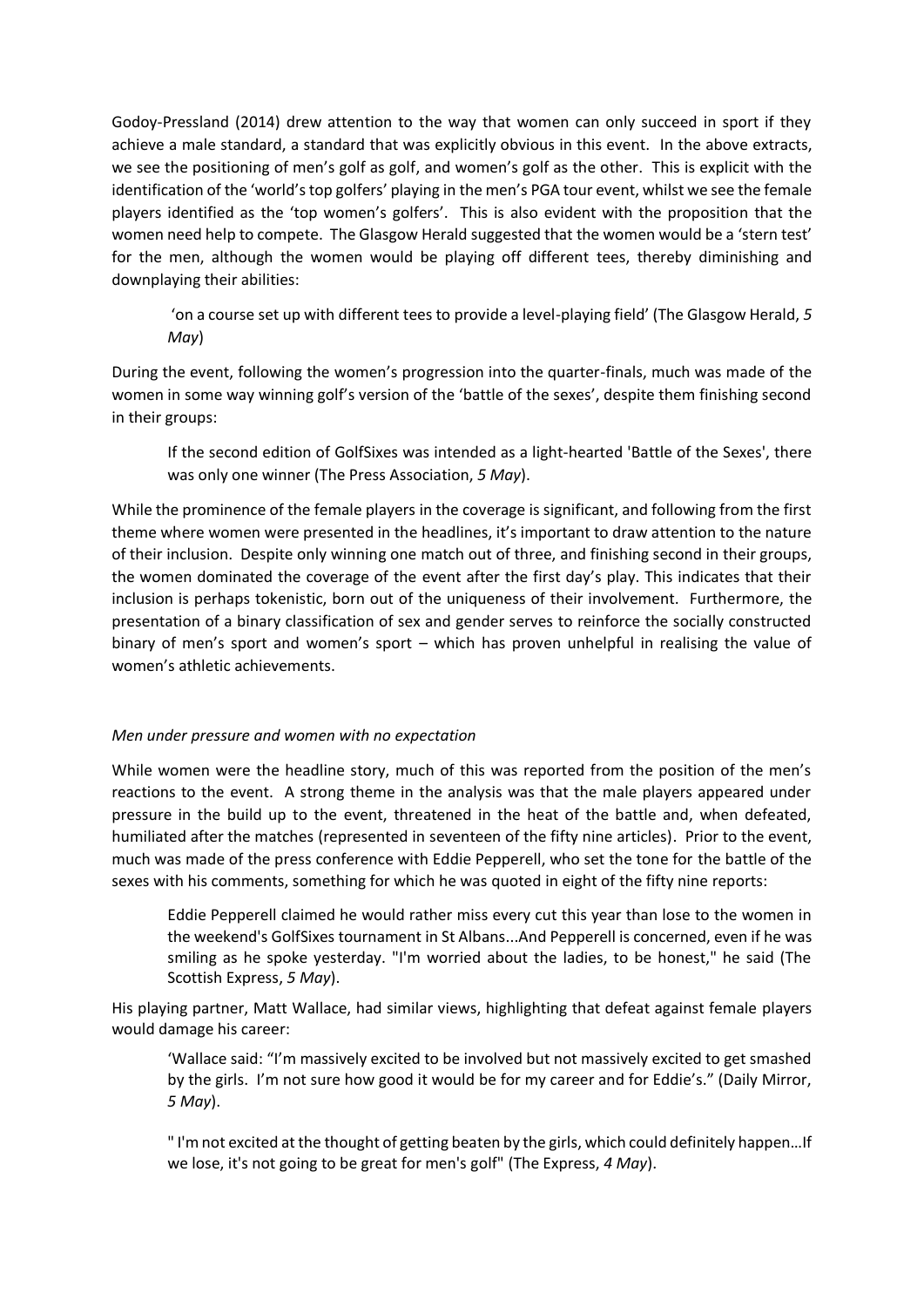Although the comments have been seen to be jovial in nature: 'Pepperell may have been joking about his male pride taking a dunt' (The Glasgow Herald, *5 May*), the underpinning narrative is one that clearly centres the men as superior who should not be losing to women. It was not just the male players that highlighted the hegemonic positioning of men prior to the event:

Georgia Hall claimed the heat will be "100 per cent on the men" when the England women's team tee up in the GolfSixes today (Daily Mirror, *5 May*).

The reporting around the narrative of men being under pressure was also evident during the event, with the reporting of the Danish team's defeat to the European Women framed as the men 'cracking under pressure' (Scottish Mail on Sunday, *6 May*):

That earned Reid and Ciganda a play-off against the holders, Denmark's Lucas Bjerregaard and Thorbjorn Olesen, and it was the Danes who buckled (Scottish Express, *6 May*).

Similarly, when the England women beat the South African men, the result was framed as a humbling defeat for the male players:

England won by four points to one and South Africa, who had won their opening match, were chastened (The Sunday Times Ireland, *6 May*).

Given that the men were under pressure to perform and prove their dominant positioning in the world of golf, when the England men's team secured a draw against the England women, they were relieved not to lose. The media reported comments from Pepperell and Wallace after the match, who by avoiding defeat had also avoided the chance of humiliation and derision over social media:

"He said: "I knew we would get terrible stick if we lost to the girls. So that could prove the best shot of my career!" (The Sun, *6 May*)

Pepperell was also content. "We had a good tough match with the girls and were just relieved not to lose," he said (The Sunday Telegraph, *6 May*)

The male players repeatedly referred to the female players as 'girls', infantilising them (Bruce, 2008) and highlighting their hegemonic position (as male European Tour players playing in a men's European Tour competition) in the event, and in golf more broadly. Furthermore, with the men under pressure to perform, the women were designated as 'rank outsiders from the start' (The Press Association, *5 May*), with no expectations, which aligns with their subordinate, othered position in golf culture. Some media outlets reported on the betting odds for the female teams, which were the longest odds of all the teams competing:

The two all-female teams, England Women and European, were being quoted at 50/1 before the event (Scottish Express, *6 May*)

Following the all-female team's progression to the knock out stages, some reporters explained that this was a surprise. Referring to the inclusion of women's teams, it was reported:

It was a novelty, certainly, and perhaps an encouragement, but few among the European men's tour regulars involved would have imagined that both women's teams would progress through their groups to today's knockout stages (The Sunday Times, *6 May*)

A similar sentiment was expressed regarding the defeat of Thailand by the European Women's team:

Their defeat of the crack Thailand pairing was perhaps the surprise of the event held at Centurion Club after Tour winners Kiradech Aphibarnrat and Thongchai Jaidee had eased through their first two matches (The Sunday Telegraph, *6 May*).

Likewise, Charley Hull was quoted as saying: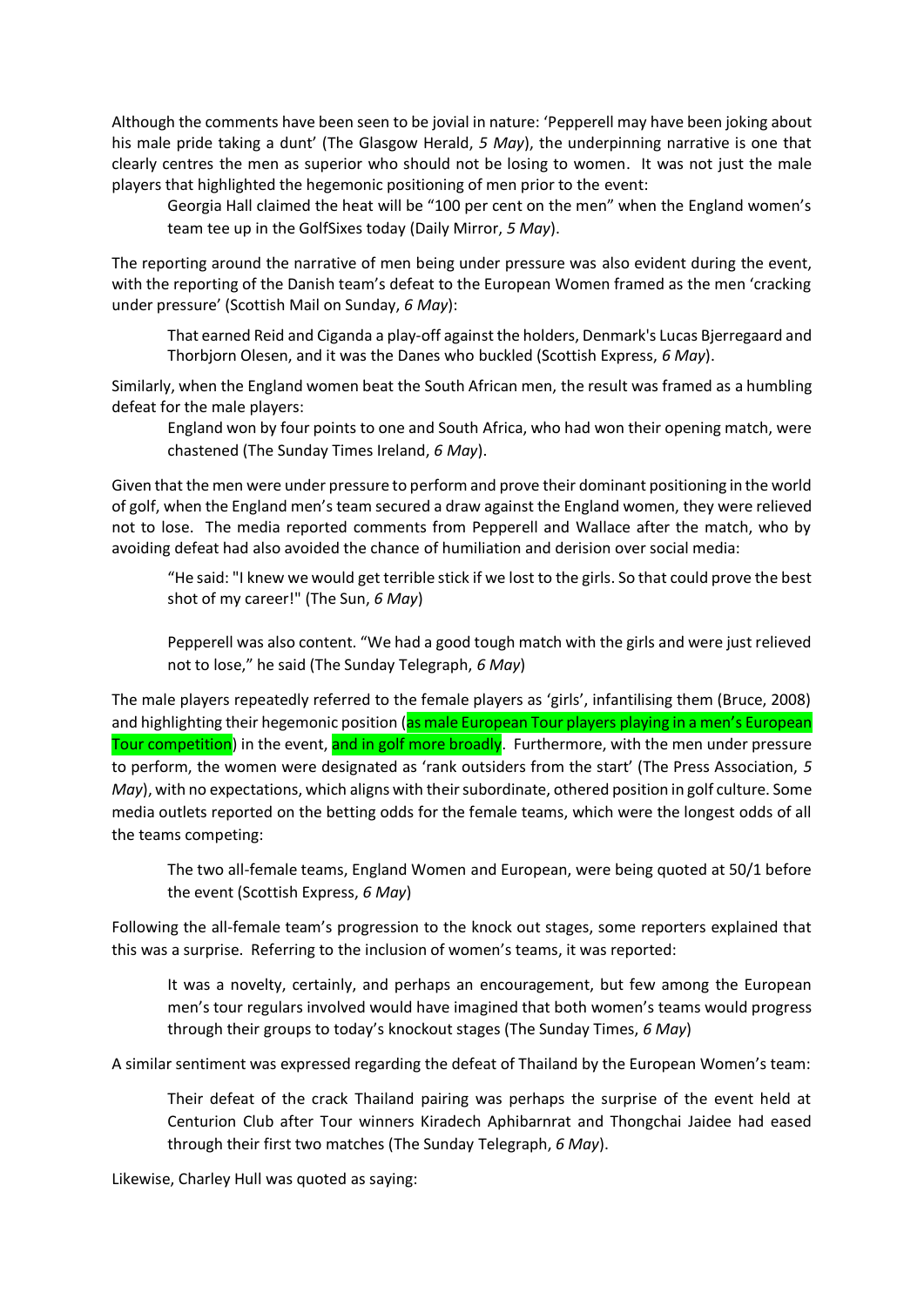'It's really cool to go through, I don't think a lot of people thought that we would do that well,' said Hull (The Press Association, *5 May*).

Groves and Griggs (2016) draw attention to the media technique of the constant comparison method, whereby athletes are compared to others (in this case, women to men), in order to demonstrate a hierarchy. Clearly, framing the men's need for success against the lower expectation of the women re-emphases the hierarchical relationship of men over women within golf cultures.

Following the women's success, this was highlighted by some as perhaps a shift away from expectation of female golfers:

The female players proved a great addition to the innovative event and will have opened up a lot of people's eyes to how good they are (City AM, *8 May*).

Furthermore, again their success was downplayed by highlighting the use of forward tees. This move was seen to 'level the playing field' between sexes in golf, but its reporting also served to remind the readers of the binary of men's and women's golf, and of the **presumed** inferiority of the female players:

'The women were playing off forward tees, but this was still an impressive performance' (The Sunday Telegraph, *6 May*).

# *Women as Golfers: Successful, Skilful and Supported*

Following the female competitor's performances against the men, which were considered successful in the sports media, the press coverage presented the women as being capable and winning their matches. This positive portrayal was evident in over half of the print coverage. Once the tournament began (although certainly not before it) the female players were portrayed as competitive, well capable of competing with, and subsequently beating, the male players. Prior to the tournament, Eddie Pepperell was quoted in the Times as saying:

"I played with Charley once at Queenwood and she beat me off the long tees. She's a beast really when it comes to golf" (The Times, *5 May*).

Aside from this, much of the coverage surrounding how skilful and able the women were centred on their success during Saturday's play, where both teams secured a victory over a male team and advanced to the knock-out final day on Sunday. Many of these narratives around the women's Saturday success focused on not just beating the men's team, but 'thrashing' and 'dominating' them:

Women's teams dominate opening day of GolfSixes (The Scotsman, *5 May*)

Hull and Hall joined them in the last eight after thrashing South Africa 4-1 (The Sun, *6 May*)

Their successes were described as thrilling and dramatic, and perhaps in this regard surprising:

It was particularly dramatic stuff for Europe's Mel Reid and Carlota Ciganda, who floored Kiradech Aphibarnrat and Thongchai Jaidee of Thailand 3-0 (Scottish Express, *6 May*)

Solheim Cup team-mates Reid and Ciganda did so in thrilling fashion, defeating Thailand 3-0 in their final group game and then beating defending champions Denmark on the first hole of a sudden death play-off (The Press Association, *6 May*)

Alongside their success (as defined by beating the men), the female players were widely celebrated as skilled. Words such a 'stunning' 'fine' and 'beautifully struck' were used to described Charley Hull's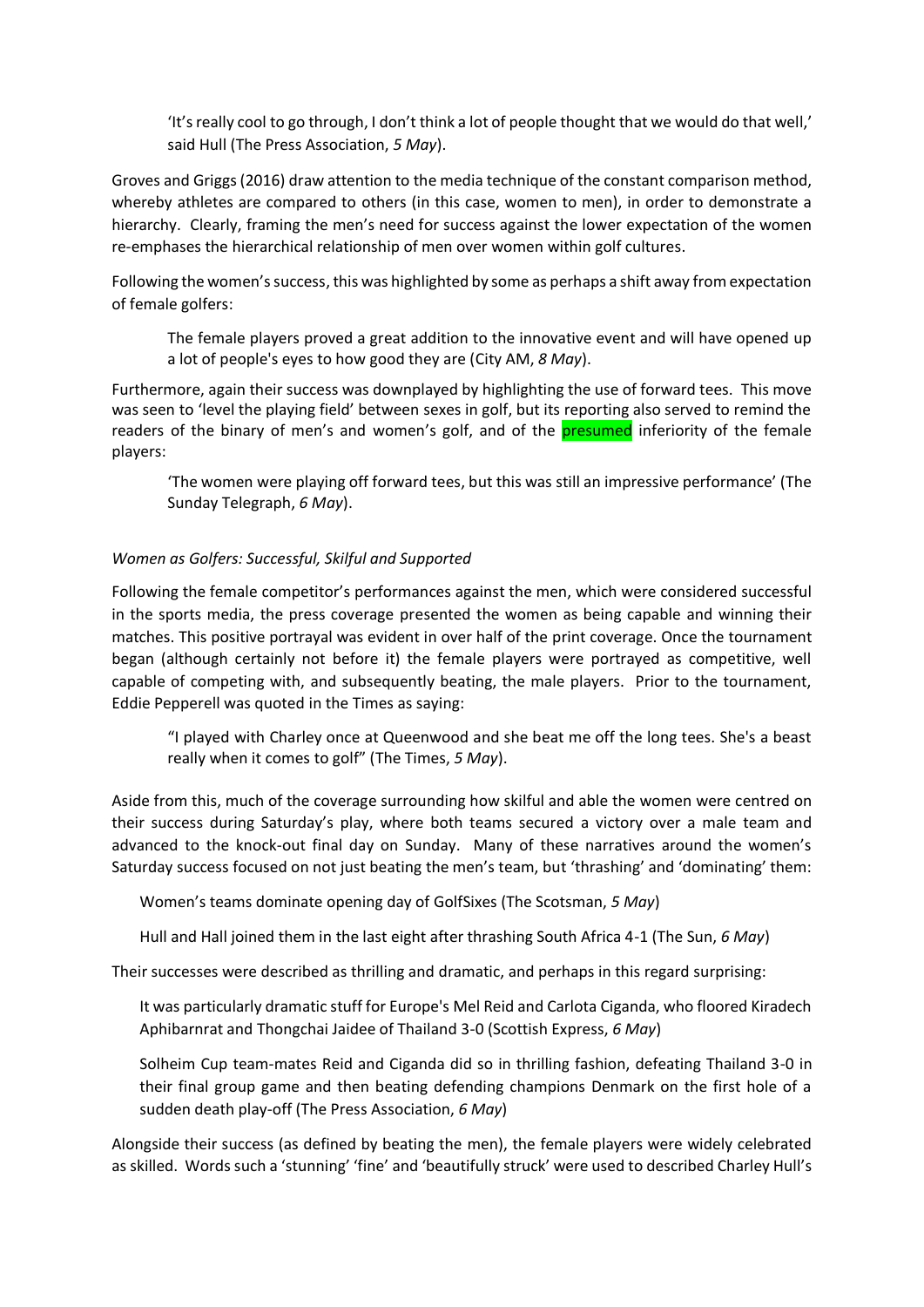shot making, while Georgia Hall was noted as holing a 'nerveless' putt and Mel Reid 'rolled her putt stone dead':

It was Hull who roared on the first with a super tee-shot to within a couple of feet…Hall trundled in a putt of some 20-feet for an eagle (The Sunday Herald, *6 May*).

Clearly, the performance of the female professionals warranted the media coverage to describe their sporting performances, much like Petty and Pope (2018) found in their analysis of presentations of female footballers. Similarly, Bruce (2008: 66) found that in contrast to gender ideologies of female weakness, female athletes, when representing the nation, can be 'represented in ways that emphasised physical power, strength and domination'. In a golf context, Billings et al (2008) highlighted that presentations of Michelle Wie were often similar to her male counterparts (in terms of personality and physicality) when competing on the PGA tour. Likewise, here (in some cases) the female players performed better than their male counterparts, so this acted as evidence that they are capable athletes, and enabled them to establish themselves as legitimate golfers (albeit ones that play off shorter tees).

Not only were they successful and skilful, the women were also portrayed as the fan favourites before, during and after the event, with it reported that the European tour had 'sought to increase the profile by inviting female pairs' (The Sunday Telegraph, *6 May*). During the GolfSixes event, it was noted how the large numbers of fans was a result of the inclusion and subsequent success, of the female professionals. The addition of the women was hailed a 'masterstroke' that generated 'surges of exciting energy', and made an 'enormous overall impression':

Including women in particular was a masterstroke and the fact both all-female teams made it to the knockout stage on day two probably gave the game one of the biggest surges of exciting energy it has experienced for a long time (The Scotsman, *7 May*).

This innovative two-day event…attracted double the audience of last year's inaugural tournament. That was partly down to the four women welcomed to the show this year…the quartet made an enormous overall impression.' (Daily Mail, *7 May*)

Subsequently, when the women's teams were knocked out, it was portrayed as ruining the golf party:

The Ireland team were defined as 'party poopers after beating the England women's team before lunch' (Daily Mail, *7 May*)

Apparent here is a clear media presentation of the female golfers as capable, skilful athletes who drew in the crowds and, in some instances, surprised the golf world and the sports media with their playing ability. Gender in this instance, although central defining the female players, was not evident in how their golf play was described during the event. It resonates that the women had to prove themselves on the golf course, to be considered true competitors in the event. This again marks a move away from how we have traditionally seen women represented in the sports media, with Biscomb and Matheson (2017) highlighting that this is characteristic of a wider shift away in the sports media from focusing on appearance towards the reporting of skill and performance in the writing on female athletes.

# *Advocates for Women's Golf: Wider implications for female players' involvement*

A final theme around the female players as advocates for the women's game was clear following the elimination of the women's teams, and the culmination of the event (seen in eight of the fifty nine articles). The GolfSixes, staged as a European Tour men's event with a special invitation extended to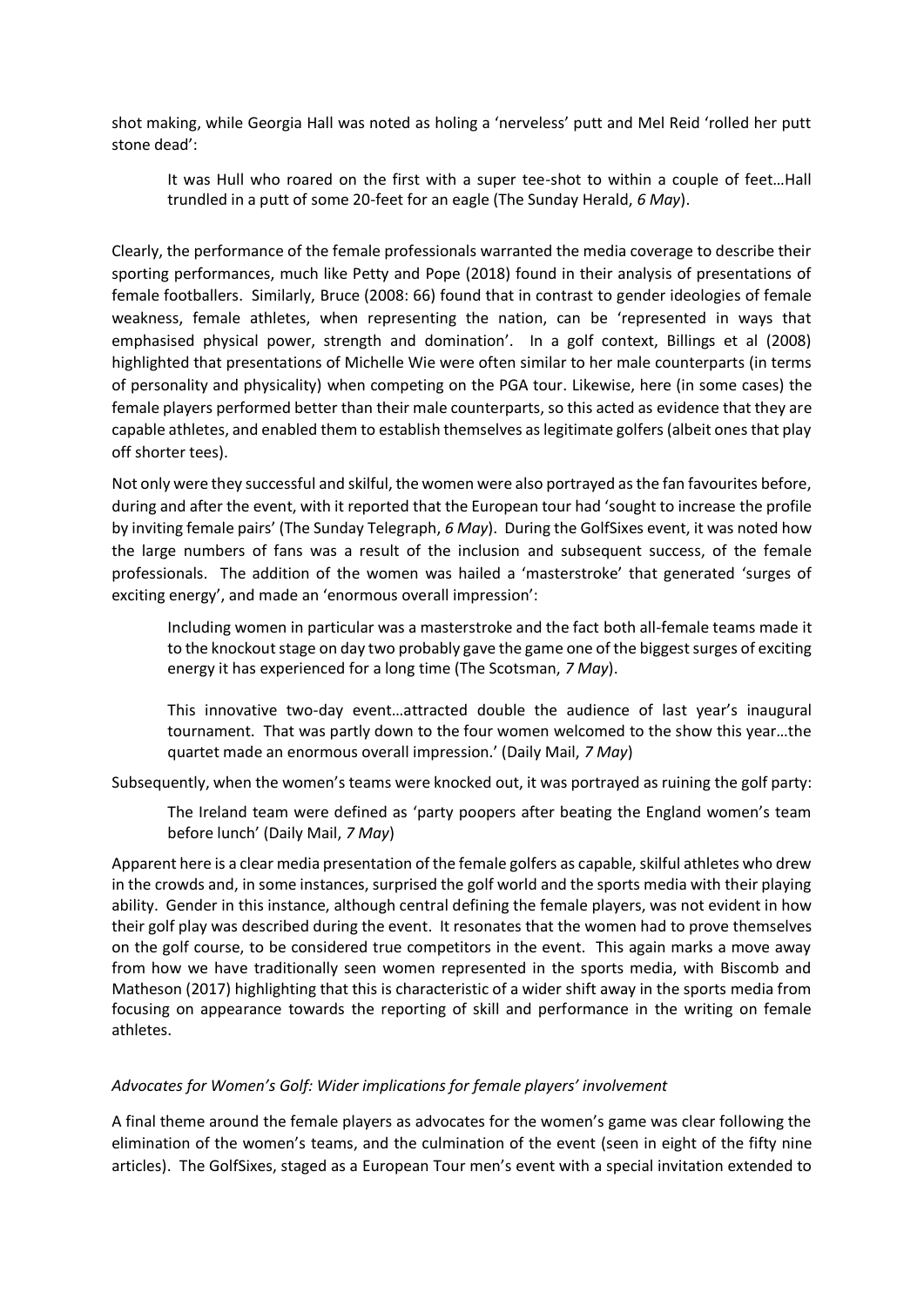five female players, presented an unusual opportunity for the women to play golf in front of a different audience:

There is a serious aspect to proceedings with the female players getting the chance to showcase themselves to, potentially, a very different audience than normal (The Glasgow Herald, *5 May*).

With this new audience, there was a sense of pressure for the women in a different way to the men. The men could not lose to the women, because sport (and golf) is traditionally a patriarchal, masculine domain in which men dominate. However, the women were under pressure as the perceived face of women's golf in its entirety during the tournament. There was evidence in the newspaper coverage that the female players, and the sports press, felt that there were wider implications for their involvement. The women expressed a sentiment that they were not playing for themselves, but playing for the Ladies European Tour, for women's golf, and for women in sport more broadly. Hull was quoted as saying:

"I feel more nervous in this event. I think it's because if you play bad it would make women's golf look bad" (The Press Association, *5 May*).

As Kim, Walcosz and Iverson (2006) highlight, media coverage of female golfers has important social, political and economic effects for both the athletes and the audience. For the athletes, media attention can result in endorsements and sponsorships, for the audience the media can influence perceptions of what constitutes the identity of the female athletes. This is something that the female golfers, and particularly Reid, are aware of here. Indeed, Schmidt's (2018) recent examination found that the sports media are giving significant and respectful coverage to athletes who advocate for social or political issues. Reid was presented as one such athlete:

Mel Reid made no secret of the fact that she was playing against the men in the GolfSixes tournament at St Albans yesterday to prove a point and advance the cause of women's golf (The Scottish Mail on Sunday, *6 May*).

However, the female players perceived success in the event, marked mainly by advancing through the group stages during Saturday's play, was sold to the public as a victory for women's golf overall:

Reid and Ciganda may have lost but as far as the women's game is concerned, the GolfSixes has been something of a winner (The Glasgow Herald, *7 May*)

The fact that both teams, rank outsiders from the start, advanced from the group stage was an achievement in itself and a welcome boost for the women's game in Europe (The Daily Telegraph, *7 May*).

This sentiment was expressed by Mel Reid in her post event interview, which was featured in three reports on the conclusion of the event:

'It's a bit unlucky we didn't win today but it has been a huge success for women's golf' (Reid in The Express, *7 May*).

Reid indicates that there were wider implications of the women's success in this event for women's golf more broadly. Reid, as well fellow golf professional Beth Allen, used the coverage of the event as a platform to comment on the state of women's golf in Europe. This centred largely on increasing support for the women's game in Europe: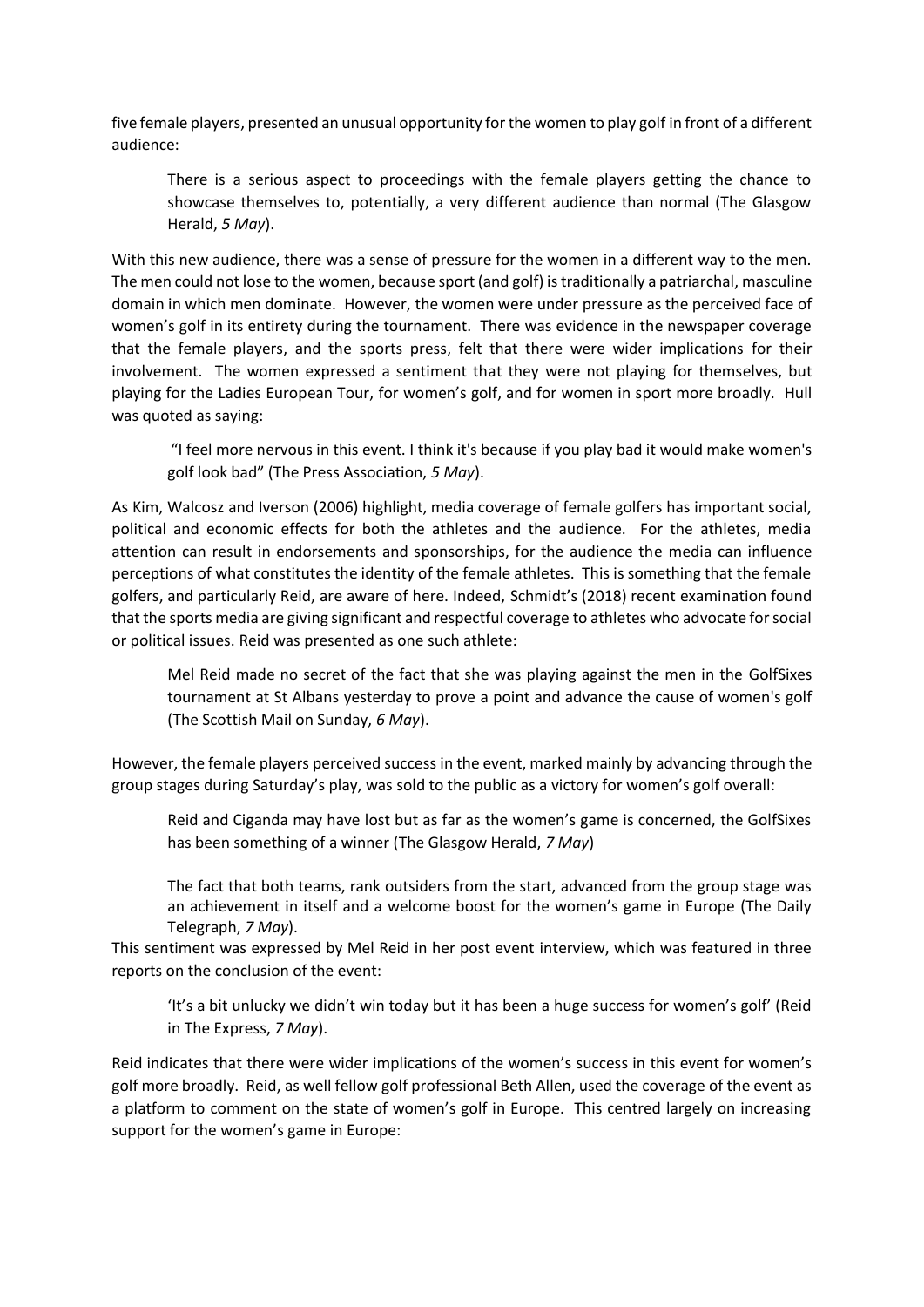I hope we've established a platform here and it will help us get some of the support that we really need (Reid in Daily Mail, *7 May*).

If GolfSixes doesn't ignite some interest in the LET, I don't know what will! Wrote Edinburghbased American Beth Allen….hitting the nail firmly on the head (The Scotsman, *7 May*).

Much like George (2009: 349) noted with the history of women's participation in golf, their involvement in the early twentieth century was characterised by female golfer's concerns 'in getting recognition for their sex on the fairway'. It appears that this may still be the case for female golfers today. Notable here is the burden on individual professional athletes to selflessly advocate for the entire sport of golf. While golf governing bodies seek incremental changes in female golfer participation, paradoxically, female professional tour golfers are largely unrecognised and unsupported by the predominantly amateur golf organisations in the UK and Ireland.

### **Conclusion: Print Media Coverage of Female Golfers Competing Against Men**

Much like Vincent (2004) found with tennis grand slam events, the GolfSixes event was an opportunity for sports journalists to provide equitable coverage of male and female players, in a particular sport that doesn't offer the same challenges to men's dominance and masculinity as more aggressive sports (McGinnis et al., 2008). In some ways, the representations were progressive, but on the other hand the print media coverage still resonated with the typical representation of female athletes in the popular press. As such, the discussion centres on the double-edge sword of twenty-first century print media coverage of women in sport – positive, informed coverage in parts that is littered with gendered language and traditional binary processes. Much like Eagleman (2015: 237) noted, we found the coverage of female competitors at the GolfSixes 'appears positive at first glance, but actually includes words, phrases or themes that subtly belittle women'.

What was evident when analysing the data was the clear increase in visibility of female athletes within the sport media. In this instance, women's involvement in the event was the real headline story, with forty-seven percent of all headlines about women, compared to only fourteen percent dedicated to the victorious men's team. Given the female players made up less than sixteen percent of the participants, this represents a significant increase in media coverage of female athletes. So, much like Petty and Pope (2018), we argue here that this is evidence of a shift towards a more gender equitable coverage, especially in terms of volume of female sports coverage in specific events. However, with the double-edged sword analogy in mind, we caution that the dominance of the five competitors seems in part due to the uniqueness of their involvement in a male-dominated world.

Moreover, and again unlike Fink's (2015) findings that sportswomen are rarely acclaimed for their athletic abilities, the female golfers were often presented as legitimate, skilful, successful athletes. From this analysis of print media coverage, it became apparent that some of the representation techniques identified by Bruce (2008) provided little help in understanding the way that these female athletes were represented. Despite being infantilised as 'girls' in some places, the representation of the female golfers as able, skilful athletes is in line with more recent research that has noted a shift away from appearance of female athletes to skill and performance (Biscomb and Matheson, 2017; Petty and Pope, 2018). Gender comparisons, through the framing of the event as a battle of the sexes, saw women presented positively and worthy of challenging the men in their own event. The continuation of the reporting of the women in the event coverage even when they were knocked out of the event contrasts with Biscomb and Matheson's (2017) claim what women are only reported on when they win. Furthermore, the discussion of women's involvement in the event by the male players marked a significant shift from the 2003 inclusion of Sorenstam.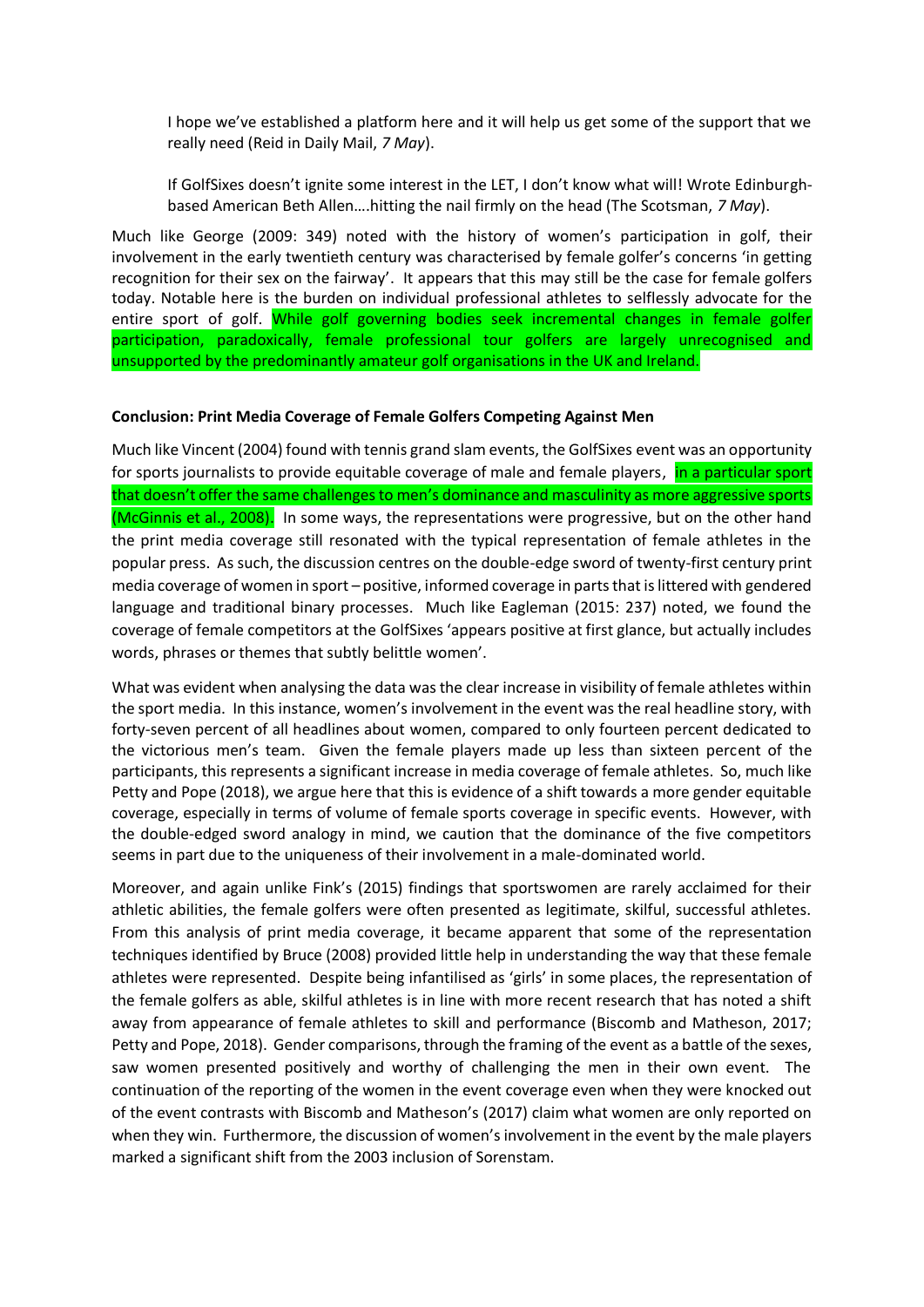However, a prominent feature was the emphasis on, and reinforcement of, the socially constructed binary categories of men and women, which is often at its most striking in sport. Gender-marking was ever-present, serving to decipher the female players as different or 'other' to the male players, while the media also paid attention to the use of forward tees, thereby downplaying their successful performances. The expectation from the male players (and print media) that they should beat the women served to highlight male supremacy and dominance, and subsequently demonstrate women's traditional subordinate position in the male sphere of sport (and golf). The framing of the female golfers as intruding in the male world of golf reaffirmed the positioning of women as 'outsiders'. In this way, the women represent a threat to male dominance.

Further, the nature of the women's prominence in the print media and the tone of reporting is worthy of critique. In the first instance, the female athletes were the headline of the event simply because they are women and gender roles became the dominant discourse. Their relative success (which was defined differently for women and men), particularly considering the lack of expectation prior to the event, was in some instances diminished by reminders of differing tee boxes for the female athletes. This subtlety positioned the women's success as acceptable (as they were not explicitly competing on a fair and level playing field) and as such, reduced their challenge to the male hegemony in golf. This continues to emphasise the social construction of gender in a sporting context. When the women were 'successful', there was in some cases a tone of surprise in the reporting, due to their positioning as subordinate outsiders in golf's male space. Thus the underlying tone of their inclusion could be considered condescending or even charitable, given recent moves towards more coverage of women in the sports media.

Overall, in describing the coverage of female professional golfers competing in a men's tour event, we refer to the double-edged sword of women's sports coverage. Whilst we agree with recent research that refers to 'new ages of media coverage of women's sport in the UK' (Petty and Pope, 2018: 1), the unusual case of a mixed gender event shifted the focus strongly onto gender, instead of reporting on sport *as sport* (Petty and Pope, 2018), particularly in the pre-tournament coverage. So, although Petty and Pope (2018), highlight a shift towards gender equality and a removal of gender as a framing concept in sex segregated sports, we argue that this does not necessarily apply in sex integrated events. Whilst we agree that there was an obvious movement towards equality in terms of type and amount of coverage of the female golfers, gender was the primary headline. Furthermore, Bruce (2015) cautions us to be critical of visibility that occurs simply because women and men are competing in the same spaces at the same time, or more specifically in this instance, in the same event.

Despite the dominance of gender to the framing of the golfers in the media, and despite the fact that the female golfers were 'gender marked' in their media coverage, following their success on the course there was minimal differences in the reporting of their playing abilities. For Adams (2017: 115):

'Many feminists have seen sport as an institution with the potential to challenge sexism and hierarchical notions of gender and to promote equality between women and men. Too frequently, however, sport fails to meet this potential'.

However, in this specific event (in a sport considered ideal to embody gender equity (McGinnis et al., 2008)), the unusual setting of women competing against men opened an opportunity for the print media to promote and highlight equality between women in men. Not only did the GolfSixes event allow this to happen in part, it also provided a stage for the female golfers to become advocates for their sport, voice their opinions and concerns over their positioning within the wider golf world, and demand fairer, more equitable representation across organisation, media and sponsorship. While the women were clearly presented as advocates, the power dynamic with the media is noteworthy, particularly given they hold the key to the very attention and exposure female professional golfers need. While (removed reference) found that younger female professionals appeared more willing to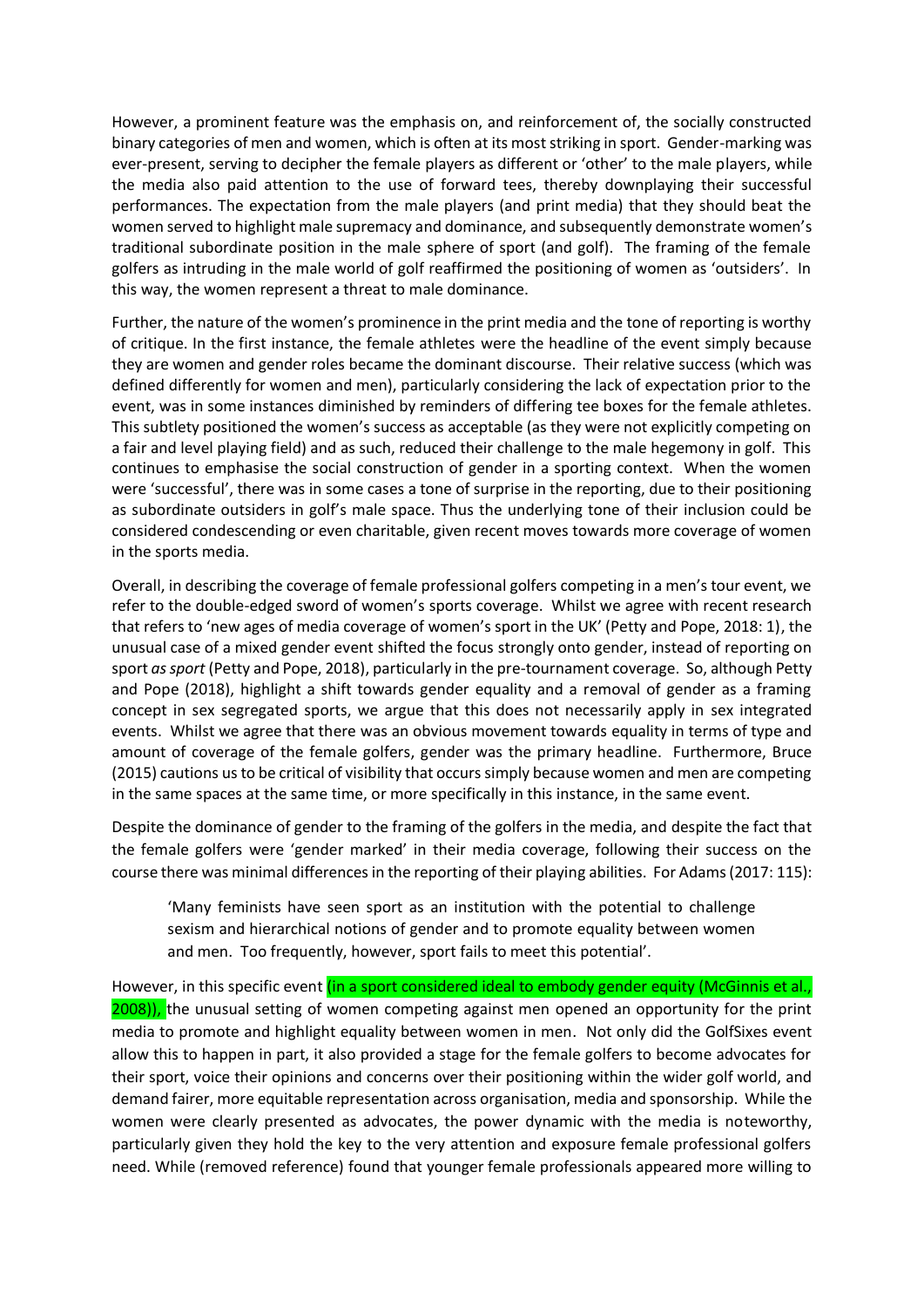discuss and confront underlying discrimination in golf (while older professionals suggested 'it's better not to say anything'), the framing of the golf space in this case as masculine, with women intruding, does little to progress women's position within the golf world.

Bruce (2015) suggests that the research strategies used to study media representations of sports women have evolved to become interdisciplinary, intersectional and theoretically sophisticated. She writes: 'this, I think, is a key challenge for those of us focused on sports media: to engage with these deep, often unconscious, feelings that lead media workers and sport audiences to conceptualize athletes within male–female binaries that position women as almost always 'Other'' (p.383). She argues we need to consider engaging at the level of emotion, to try and understand the investments that people have in representations of women in sport, and to open up representational practices in a way that resists or subverts ambivalent and polarized ways of understanding sportswomen. In this vein, it is important to focus on both the positive shifts in print media representation evidenced here, as well as drawing attention to the troublesome nature of using gender as a framing device for female athletes. As Bruce (2015) further highlights, spaces do exist for sportswomen to be represented in different ways, and challenges us as sociologists of sport to actively seek out new spaces where change has happened. For Thorpe, Toffoletti and Bruce (2017: 359), inequalities pertaining to gender remain 'stubbornly persistent across sports institutions and practices'. As such, we would be naïve to think wholesale change in the presentation of female athletes will occur quickly. Consequently, it is important to document the slow shift towards what appears to be a more equal and equitable print media coverage of female athletes whilst continuing to draw attention to the problematic ways in which sportswomen are represented, albeit in this unique event.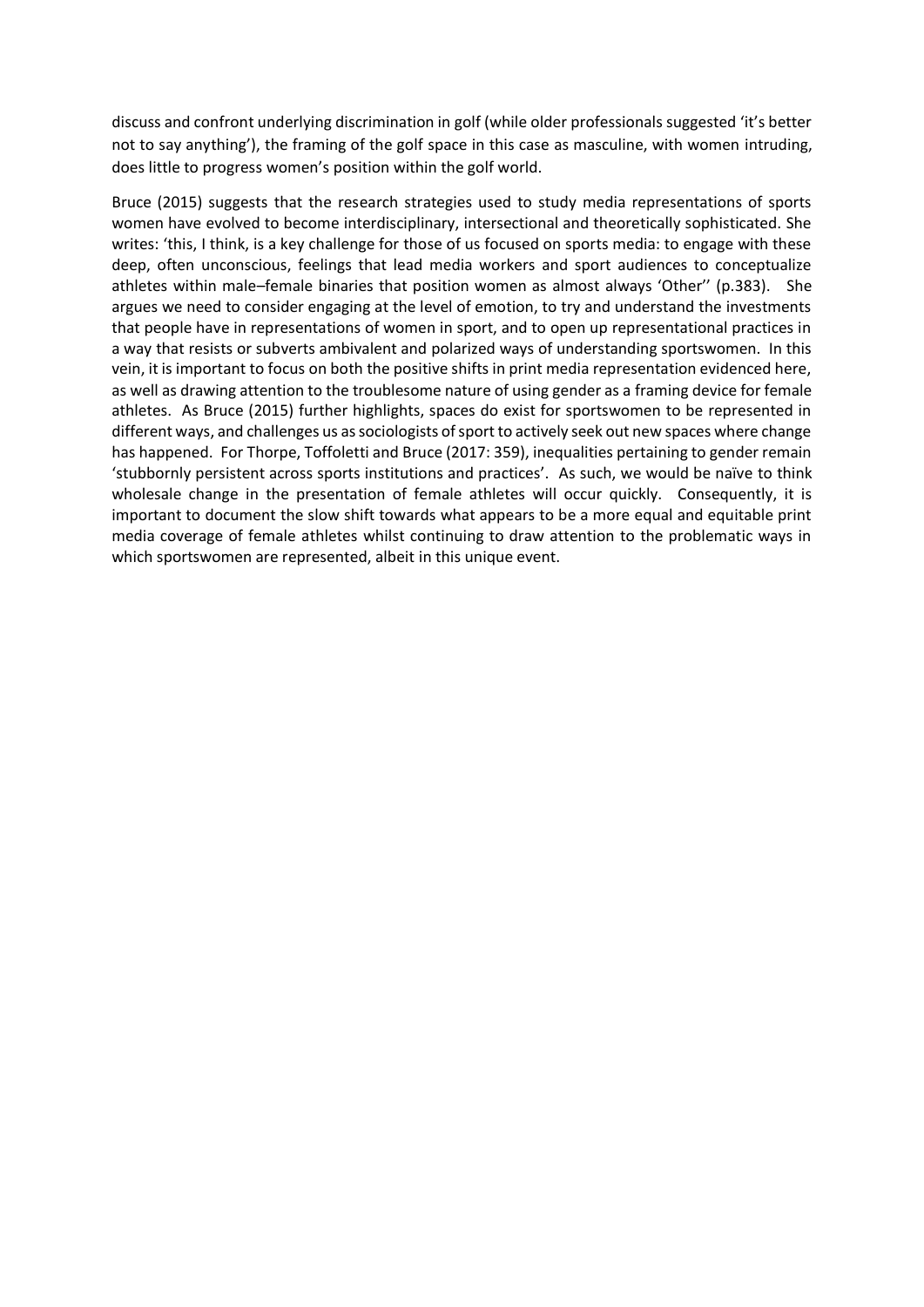### **References:**

- Adams M (2016) Feminist politics and sport. In: Bairner A, Kelly J and Lee JW (eds) *Routledge Handbook of Sport and Politics*, London: Routledge, pp. 35-51.
- Anderson E (2008) "I Used to Think Women Were Weak": Orthodox Masculinity, Gender Segregation, and Sport. *Sociological Forum* 23(2): 257-280.
- Antunovic, D. and Whiteside, E. (2018) Feminist sport media studies: state of the field. In: Harp D, Loke J and Bachmann I (eds) *Feminist Approaches to Media Theory and Research* [E-reader version] Available at: <https://link.springer.com/book/10.1007%2F978-3-319-90838-0>
- Apostolis N and Giles A (2011) Portrayals of Women Golfers in the 2008 Issues of Golf Digest. *Sociology of Sport Journal* 28(2): 226-238.
- Black J and Fielding-Lloyd B (2017) Re-establishing the 'outsiders': English press coverage of the 2015 FIFA Women's World Cup. *International Review for the Sociology of Sport* p.1012690217706192.
- Billings A, Angelini J and Eastman S (2008) Wie Shock: Television Commentary About Playing on the PGA and LPGA Tours. *Howard Journal of Communications* 19(1): 64-84.
- Billings A, Angelini J and Eastman S (2005) Diverging Discourses: Gender Differences in Televised Golf Announcing. *Mass Communication and Society* 8(2): 155-171.
- Billings A, Craig C, Croce R, Cross K, Moore K, Vigodsky W and Watson V (2006) "Just One of the Guys?". *Journal of Sport and Social Issues* 30(1): 107-114.
- Birrell S. (2000) Feminist theories for sport. In: Coakley J and Dunning E (eds) *Handbook of Sports Studies*, 1st ed. London: Sage Publications, pp.61-76.
- Biscomb K and Griggs G (2013) 'A splendid effort!' Print media reporting of England's women's performance in the 2009 Cricket World Cup. *International Review for the Sociology of Sport* 48(1): 99-111.
- Biscomb K and Matheson H (2017) Are the times changing enough? Print media trends across four decades. *International Review for the Sociology of Sport*. Epub ahead of print. DOI: 1012690217716574.
- Boyle R (2009) *Power Play: Sport, the Media and Popular Culture: Sport, the Media and Popular Culture*. Edinburgh: University Press.
- Braun V and Clarke V (2006) Using thematic analysis in psychology. *Qualitative research in psychology* 3(2): 77-101.
- Bruce T (2016) New rules for new times: Sportswomen and media representation in the third wave. *Sex Roles* 74(7-8): 361-376.
- Bruce T (2015) Assessing the sociology of sport: On media and representations of sportswomen. *International Review for the Sociology of Sport* 50(4-5): 380-384.
- Bruce T (2008) Women, sport and the media: A complex terrain. In Obel C, Bruce T and Thompson S (eds) *Outstanding Research About Women and Sport in New Zealand*. Hamilton, New Zealand: Wilf Malcolm Institute of Educational Research, pp. 51-71.
- Caudwell J (2011) Sport Feminism(s): Narratives of Linearity?. *Journal of Sport and Social Issues* 35(2): 111-125.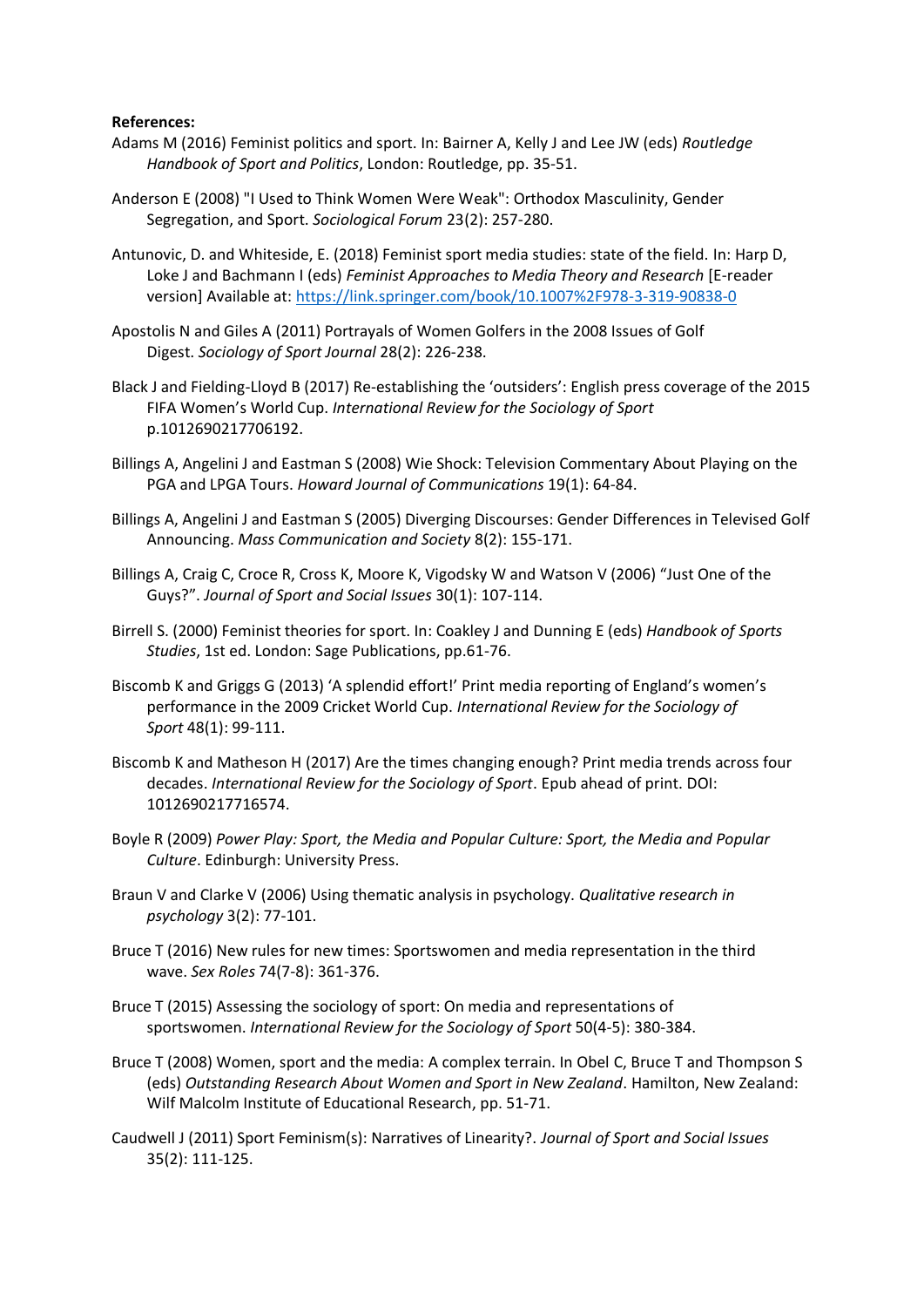Concannon, D. (1995) *Golf: the early days,* London: Salamander.

- Cooky C and Messner MA (2018) *No slam dunk*. New Brunswick, Camden: Rutgers University Press.
- Cooky C, Messner MA and Hextrum RH (2013) Women play sport, but not on TV: A longitudinal study of televised news media. *Communication & Sport* 1(3): 203-230.
- Creswell J (2007) *Qualitative inquiry and research design: choosing among five approaches*, Thousand Oaks, CA: Sage.
- Crosset TW (1995) *Outsiders in the clubhouse: The world of women's professional golf*. Albany: Suny Press.
- Douglas DD and Jamieson KM (2006) A farewell to remember: Interrogating the Nancy Lopez farewell tour. *Sociology of Sport Journal* 23(2): 117-141.
- Eagleman AN (2015) Constructing gender differences: Newspaper portrayals of male and female gymnasts at the 2012 Olympic Games. *Sport in Society* 18(2): 234-247.
- Espn.com (2003) *Singh says he'll withdraw if paired with Sorenstam*. [online] Available at: http://www.espn.co.uk/golf/story?id=1552644 [Accessed 14 Nov. 2018].
- Europeantour.com (2017) *GolfSixes set for Innovative World First - European Tour*. [online] Available at:

http://www.europeantour.com/europeantour/season=2018/tournamentid=2018038/news/ne wsid=342863.html [Accessed 14 Nov. 2018].

- Europeantour.com (2018) *Innovative GolfSixes concept unveiled - European Tour*. [online] Available at: http://www.europeantour.com/europeantour/news/newsid=320826.html [Accessed 14 Nov. 2018].
- Fink JS (2015) Female athletes, women's sport, and the sport media commercial complex: Have we really "come a long way, baby"?. *Sport management review* 18(3): 331-342.
- George J (2009) 'An Excellent Means of Combining Fresh Air, Exercise and Society': Females on the Fairways, 1890–1914. *Sport in History* 29(3): 333-352.
- George J (2010) 'Ladies First'?: Establishing a Place for Women Golfers in British Golf Clubs, 1867– 1914. *Sport in History* 30(2): 288-308.
- Godoy-Pressland A (2014). The weekend as a male entity: how Sunday newspaper sports reporting centres around male activities, interests and language (2008 and 2009). *Leisure Studies* 33(2): 148-163.
- GolfSixes (2018) *6 May*. [online] Available at: https://twitter.com/GolfSixes/status/993199893773717504 [Accessed 14 Nov. 2018].
- Groves M and Griggs G (2016) Riding in the shadows: The reaction of the British print media to Chris Froome's victory in the 2013 Tour de France. *International Review for the Sociology of Sport* 51(4): 428-445.
- Haig-Muir M (1998) Qualified success? Gender, sexuality and women's golf. *Sporting Traditions* 14: 37-52.
- Halbert C and Latimer M (1994) "Battling" Gendered Language: An Analysis of the Language Used by Sports Commentators in a Televised Coed Tennis Competition. *Sociology of Sport Journal* 11(3): 298-308.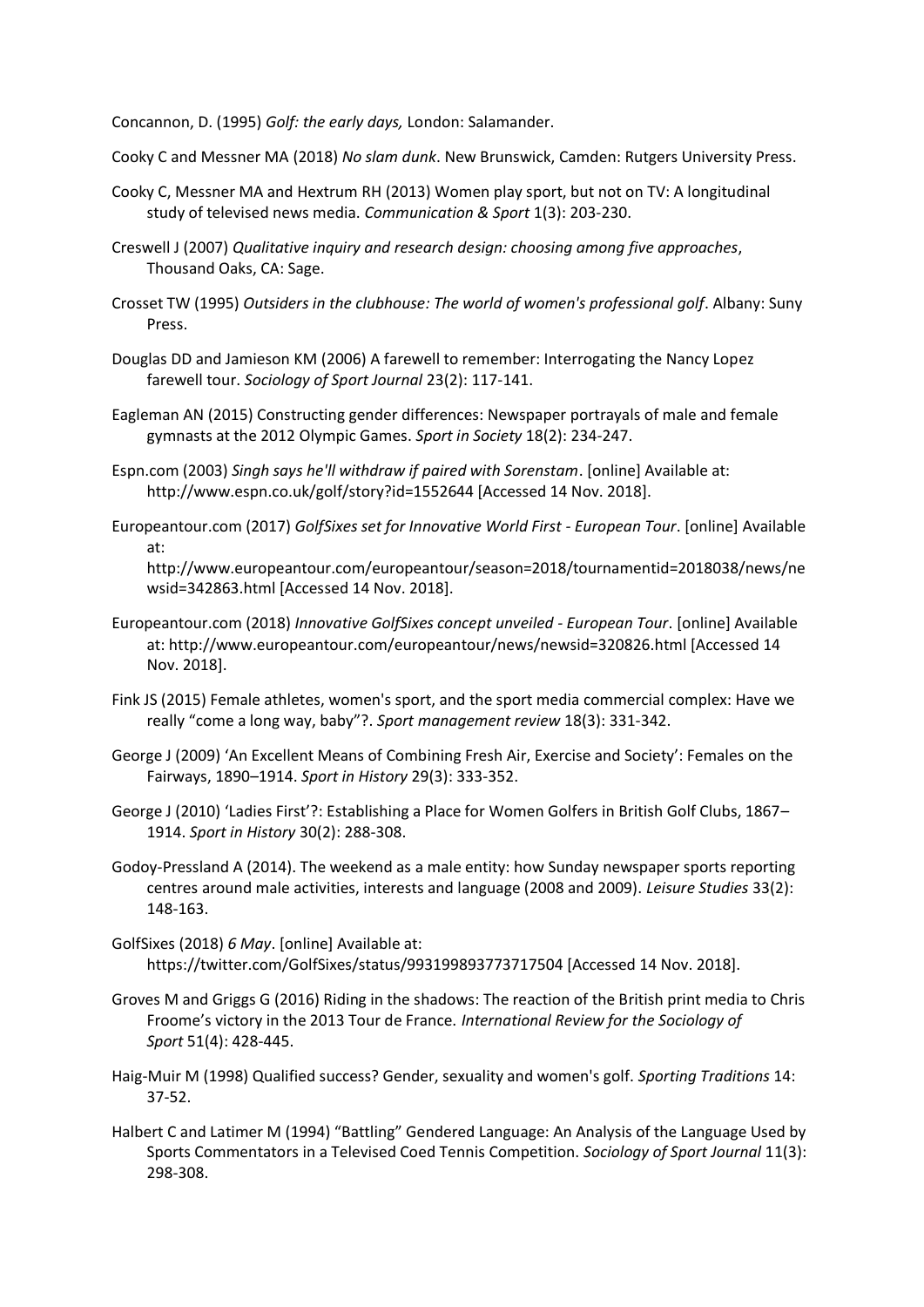- Hundley HL (2004) Keeping the score: The hegemonic everyday practices in golf. *Communication reports* 17(1): 39-48.
- Jakubowska H, Channon A and Matthews CR (2016). Gender, media, and mixed martial arts in Poland: The case of Joanna Jędrzejczyk. *Journal of Sport and Social Issues* 40(5): 410-431.
- Kim E, Walkosz BJ and Iverson J (2006) USA Today's coverage of the top women golfers, 1998– 2001. *The Howard Journal of Communications* 17(4): 307-321.
- Kane MJ (2013) "The better sportswomen get, the more the media ignore them". *Communication and Sport* 1(3): 231-236.
- Maas K and Hasbrook C (2001) Media Promotion of the Paradigm Citizen/Golfer: An Analysis of Golf Magazines' Representations of Disability, Gender, and Age. *Sociology of Sport Journal* 18(1): 21- 36.
- McClearen J. (2018) Introduction: women in sports media: new scholarly engagements, *Feminist Media Studies* 18(5): 942-945.
- McDonald M and Birrell S (1999) Reading sport critically: a methodology for interrogating power, *Sociology of Sport Journal* 16: 283-300.
- McGinnis L, Gentry JW and McQuillan J (2008) Ritual based behaviour that reinforces hegemonic masculinity in golf: variations in women golfers' responses. *Leisure Sciences* 31(1): 19-36.
- McGinnis L, McQuillan J and Chapple CL (2005) I just want to play: Women, sexism, and persistence in golf. *Journal of Sport and Social Issues* 29(3): 313-337.
- Petty K and Pope S (2018) A New Age for Media Coverage of Women's Sport? An Analysis of English Media Coverage of the 2015 FIFA Women's World Cup. *Sociology*. Epub ahead of print. DOI: 0038038518797505.
- Pfister G and Bandy S (2015) Gender and Sport. In Giulianotti R (ed) *Routledge Handbook of the Sociology of Sport*, 1st ed. London: Routledge, pp.220-230.
- Reis H and Correia A (2013) Gender inequalities in golf: a consented exclusion?. *International Journal of Culture, Tourism and Hospitality Research* 7(4): 324-339.
- Schmidt HC (2018) Sport reporting in an era of activism: Examining the intersection of sport media and social activism. *International Journal of Sport Communication* 11(1): 2-17.
- Scraton S and Flintoff A (2002) Sport feminism: the contribution of feminist thought to our understanding of gender and sport. In Scraton S and Flintoff A (eds.) *Gender and Sport: A Reader*, London: Routledge, pp. 30-46.
- Scraton S and Flintoff A (2013) Gender, Feminist Theory and Sport. In Andrews D and Carrington B (eds) *A Companion to Sport*. Malden, MA: Blackwell Publishing Ltd, pp.96-111.
- Strege J (2018) *Brittany Lincicome breaks par in second round of PGA Tour's Barbasol Championship, holes 116-yard shot for eagle - Golf Digest*. [online] Golf Digest. Available at: https://www.golfdigest.com/story/brittany-lincicome-breaks-par-in-second-round-of-pgatours-barbasol-championship-holes-116-yard-shot-for-eagle [Accessed 14 Nov. 2018].
- Thorpe H, Toffoletti K and Bruce T (2017) Sportswomen and social media: Bringing third-wave feminism, postfeminism, and neoliberal feminism into conversation. *Journal of Sport and Social Issues* 41(5): 359-383.